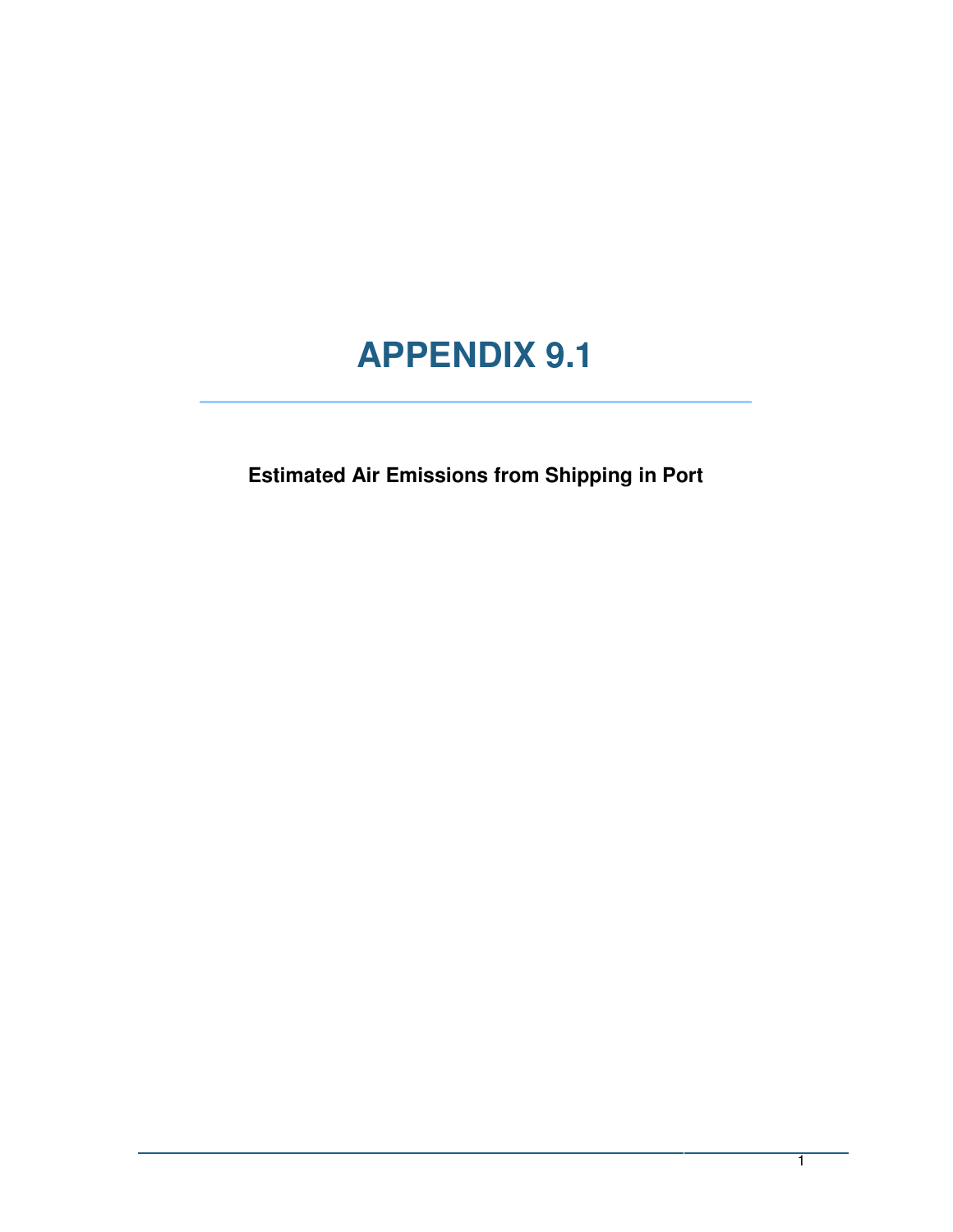|                        | <b>Estimated Shipping Emissions in Tonnes 2011</b> |                |                |                     |  |                |                |                 |                |                |  |  |  |
|------------------------|----------------------------------------------------|----------------|----------------|---------------------|--|----------------|----------------|-----------------|----------------|----------------|--|--|--|
| <b>Scenario</b>        |                                                    | <b>Vessels</b> | Hrs in<br>Port | <b>Engine</b><br>kW |  | <b>NOx</b>     | <b>SO2</b>     | CO <sub>2</sub> | <b>HC</b>      | <b>PM</b>      |  |  |  |
|                        |                                                    |                |                |                     |  |                |                |                 |                |                |  |  |  |
| <b>Liquid Products</b> | 487,672                                            |                |                |                     |  |                |                |                 |                |                |  |  |  |
| Bitumen in             |                                                    | 13             | 12             | 4000                |  | $\overline{7}$ | $\mathbf{1}$   | 450             | 1              | $\overline{1}$ |  |  |  |
| Bitumen out            |                                                    | $\mathbf 0$    | 8              | 3500                |  |                |                |                 |                |                |  |  |  |
| Fuel                   |                                                    | 111            | 12             | 4000                |  | 56             | 6              | 3774            | 8              | 5              |  |  |  |
|                        |                                                    |                |                |                     |  |                |                |                 |                |                |  |  |  |
| <b>Dry Products</b>    | 64839                                              | 17             | 24             | 4000                |  | 18             | $\overline{2}$ | 1173            | $\overline{c}$ | 1              |  |  |  |
|                        |                                                    |                |                |                     |  |                |                |                 |                |                |  |  |  |
|                        |                                                    |                |                |                     |  |                |                |                 |                |                |  |  |  |
|                        |                                                    |                |                |                     |  |                |                |                 |                |                |  |  |  |
| <b>Total Vessels</b>   |                                                    | 141            |                |                     |  | 81             | 8              | 5396            | 11             | $\overline{7}$ |  |  |  |
|                        |                                                    |                |                |                     |  |                |                |                 |                |                |  |  |  |

**Appendix Table 9.1.1 - Estimated Shipping Emissions in Tonnes 2011**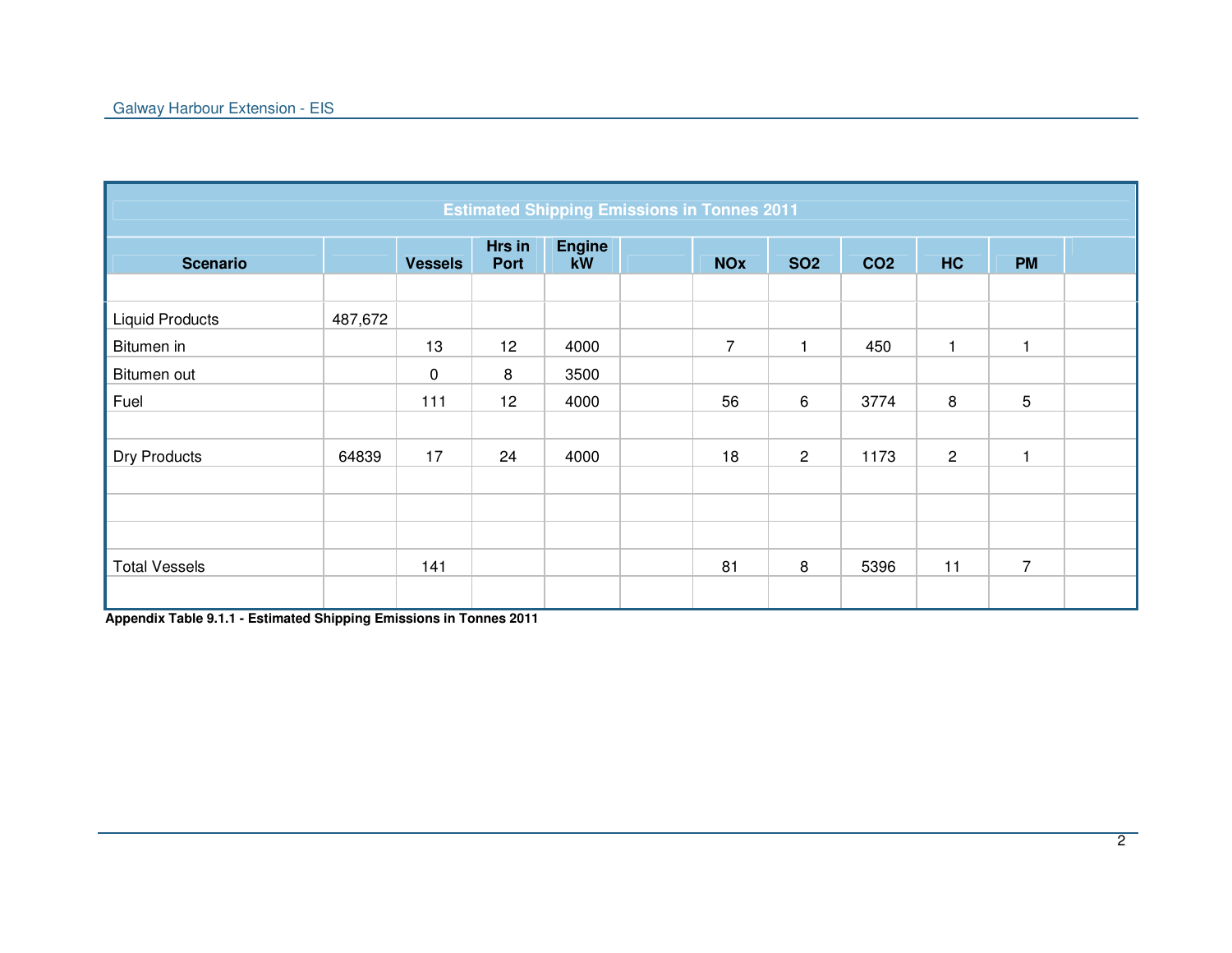| <b>Estimated Shipping Emissions in Tonnes High Scenario 2017</b> |         |                |                       |                     |  |            |                |                 |    |                |  |  |
|------------------------------------------------------------------|---------|----------------|-----------------------|---------------------|--|------------|----------------|-----------------|----|----------------|--|--|
|                                                                  |         | <b>Vessels</b> | Hrs in<br><b>Port</b> | <b>Engine</b><br>kW |  | <b>NOx</b> | <b>SO2</b>     | CO <sub>2</sub> | HC | <b>PM</b>      |  |  |
| <b>Liquid Products</b>                                           | 1105000 |                |                       |                     |  |            |                |                 |    |                |  |  |
| Bitumen in                                                       |         | 16             | 12                    | 4500                |  | 9          | 1              | 603             | 1  |                |  |  |
| Bitumen out                                                      |         | $\mathbf 0$    | 8                     | 4500                |  |            |                |                 |    |                |  |  |
| Fuel                                                             |         | 60             | 12                    | 4500                |  | 34         | $\overline{4}$ | 2298            | 5  | 3              |  |  |
|                                                                  |         |                |                       |                     |  |            |                |                 |    |                |  |  |
| Dry Products                                                     | 325000  | 23             | 24                    | 4500                |  | 26         | 3              | 1738            | 4  | $\overline{c}$ |  |  |
|                                                                  |         |                |                       |                     |  |            |                |                 |    |                |  |  |
|                                                                  |         |                |                       |                     |  |            |                |                 |    |                |  |  |
|                                                                  |         |                |                       |                     |  |            |                |                 |    |                |  |  |
| Total                                                            |         | 98             |                       |                     |  | 69         | $\overline{7}$ | 4639            | 10 | 6              |  |  |
|                                                                  |         |                |                       |                     |  |            |                |                 |    |                |  |  |

**Appendix Table 9.1.2 - Estimated Shipping Emissions in Tonnes High Scenario 2017**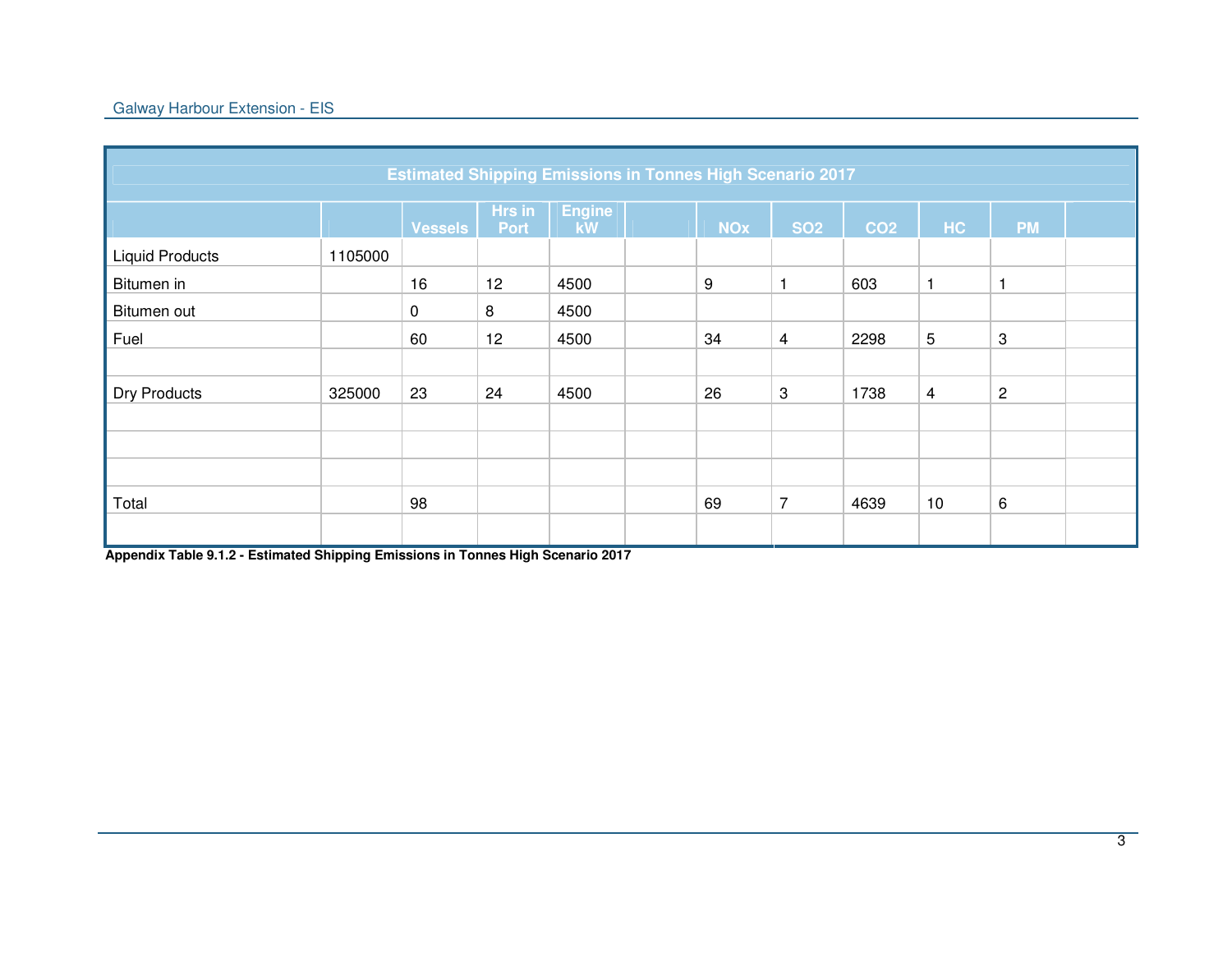| <b>Estimated Shipping Emissions in Tonnes Medium Scenario 2017</b> |        |                |                       |                     |  |            |            |                 |                |                |  |  |
|--------------------------------------------------------------------|--------|----------------|-----------------------|---------------------|--|------------|------------|-----------------|----------------|----------------|--|--|
|                                                                    |        | <b>Vessels</b> | Hrs in<br><b>Port</b> | <b>Engine</b><br>kW |  | <b>NOx</b> | <b>SO2</b> | CO <sub>2</sub> | HC             | <b>PM</b>      |  |  |
| <b>Liquid Products</b>                                             | 650000 |                |                       |                     |  |            |            |                 |                |                |  |  |
| Bitumen in                                                         |        | 10             | 12                    | 4500                |  | 6          |            | 371             | 1              | $\mathbf 0$    |  |  |
| Bitumen out                                                        |        | 0              | 8                     | 4500                |  |            |            |                 |                |                |  |  |
| Fuel                                                               |        | 36             | 12                    | 4500                |  | 20         | $\sqrt{2}$ | 1367            | 3              | $\sqrt{2}$     |  |  |
|                                                                    |        |                |                       |                     |  |            |            |                 |                |                |  |  |
| <b>Dry Products</b>                                                | 307000 | 21             | 24                    | 4500                |  | 25         | 3          | 1646            | 3              | $\overline{c}$ |  |  |
|                                                                    |        |                |                       |                     |  |            |            |                 |                |                |  |  |
|                                                                    |        |                |                       |                     |  |            |            |                 |                |                |  |  |
|                                                                    |        |                |                       |                     |  |            |            |                 |                |                |  |  |
| <b>Total Vessels</b>                                               |        | 67             |                       |                     |  | 51         | 5          | 3384            | $\overline{7}$ | 4              |  |  |
|                                                                    |        |                |                       |                     |  |            |            |                 |                |                |  |  |

**Appendix Table 9.1.3 - Estimated Shipping Emissions in Tonnes Medium Scenario 2017**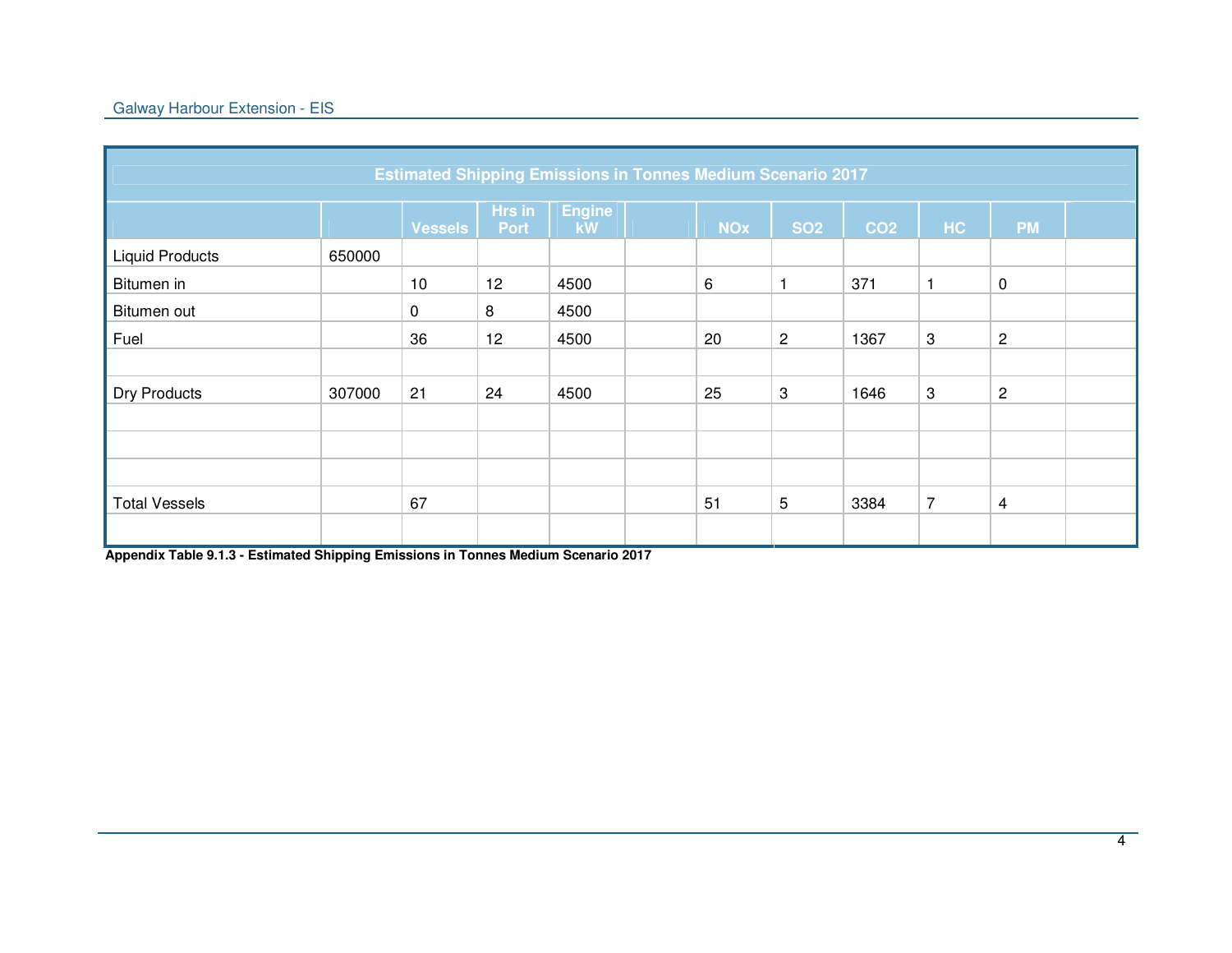|                        | <b>Estimated Shipping Emissions in Tonnes Low Scenario 2017</b> |                |                |                     |  |            |                |                 |                |                |  |  |  |
|------------------------|-----------------------------------------------------------------|----------------|----------------|---------------------|--|------------|----------------|-----------------|----------------|----------------|--|--|--|
|                        |                                                                 | <b>Vessels</b> | Hrs in<br>Port | <b>Engine</b><br>kW |  | <b>NOx</b> | <b>SO2</b>     | CO <sub>2</sub> | HC             | <b>PM</b>      |  |  |  |
|                        |                                                                 |                |                |                     |  |            |                |                 |                |                |  |  |  |
| <b>Liquid Products</b> | 580000                                                          |                |                |                     |  |            |                |                 |                |                |  |  |  |
| Bitumen in             |                                                                 | 9              | 12             | 4500                |  | 5          | $\mathbf{1}$   | 335             | $\mathbf{1}$   | $\mathbf 0$    |  |  |  |
| Bitumen out            |                                                                 | $\mathbf 0$    | 8              | 4500                |  |            |                |                 |                |                |  |  |  |
| Fuel                   |                                                                 | 32             | 12             | 4500                |  | 18         | $\overline{2}$ | 1224            | 3              | $\overline{2}$ |  |  |  |
|                        |                                                                 |                |                |                     |  |            |                |                 |                |                |  |  |  |
| <b>Dry Products</b>    | 187500                                                          | 14             | 24             | 4500                |  | 15         | $\overline{2}$ | 1035            | $\overline{c}$ | н              |  |  |  |
|                        |                                                                 |                |                |                     |  |            |                |                 |                |                |  |  |  |
|                        |                                                                 |                |                |                     |  |            |                |                 |                |                |  |  |  |
|                        |                                                                 |                |                |                     |  |            |                |                 |                |                |  |  |  |
| <b>Total Vessels</b>   |                                                                 | 54             |                |                     |  | 39         | $\overline{4}$ | 2594            | 5              | 3              |  |  |  |
|                        |                                                                 |                |                |                     |  |            |                |                 |                |                |  |  |  |

**Appendix Table 9.1.4 - Estimated Shipping Emissions in Tonnes Low Scenario 2017**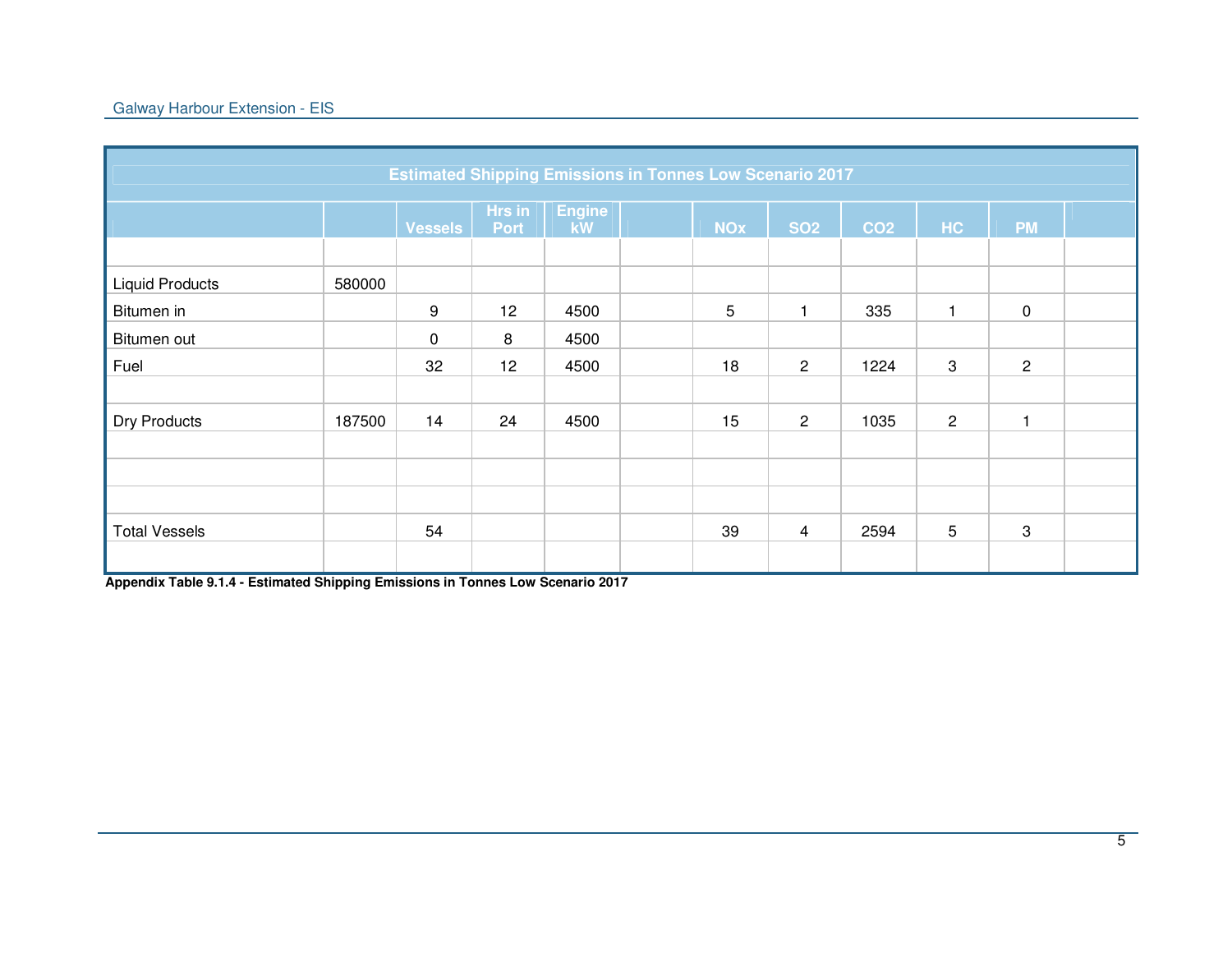|                        |         | <b>Estimated Shipping Emissions in Tonnes Do Nothing Scenario 2017</b> |                |                     |            |                 |                 |                |                |  |
|------------------------|---------|------------------------------------------------------------------------|----------------|---------------------|------------|-----------------|-----------------|----------------|----------------|--|
|                        |         | <b>Vessels</b>                                                         | Hrs in<br>Port | <b>Engine</b><br>kW | <b>NOx</b> | <b>SO2</b>      | CO <sub>2</sub> | HC             | <b>PM</b>      |  |
|                        |         |                                                                        |                |                     |            |                 |                 |                |                |  |
| <b>Liquid Products</b> | 550,000 |                                                                        |                |                     |            |                 |                 |                |                |  |
| Bitumen in             |         | 15                                                                     | 12             | 4500                | 8          | $\mathbf{1}$    | 566             | $\mathbf 1$    |                |  |
| Bitumen out            |         | 0                                                                      | 8              | 4500                |            |                 |                 |                |                |  |
| Fuel                   |         | 125                                                                    | 12             | 4500                | 71         | $\overline{7}$  | 4783            | 10             | 6              |  |
|                        |         |                                                                        |                |                     |            |                 |                 |                |                |  |
| <b>Dry Products</b>    | 170000  | 44                                                                     | 24             | 4500                | 50         | $5\phantom{.0}$ | 3336            | $\overline{7}$ | $\overline{4}$ |  |
|                        |         |                                                                        |                |                     |            |                 |                 |                |                |  |
|                        |         |                                                                        |                |                     |            |                 |                 |                |                |  |
|                        |         |                                                                        |                |                     |            |                 |                 |                |                |  |
| <b>Total Vessels</b>   |         | 183                                                                    |                |                     | 130        | 13              | 8684            | 18             | 11             |  |
|                        |         |                                                                        |                |                     |            |                 |                 |                |                |  |

**Appendix Table 9.1.5 - Estimated Shipping Emissions in Tonnes Do Nothing Scenario 2017**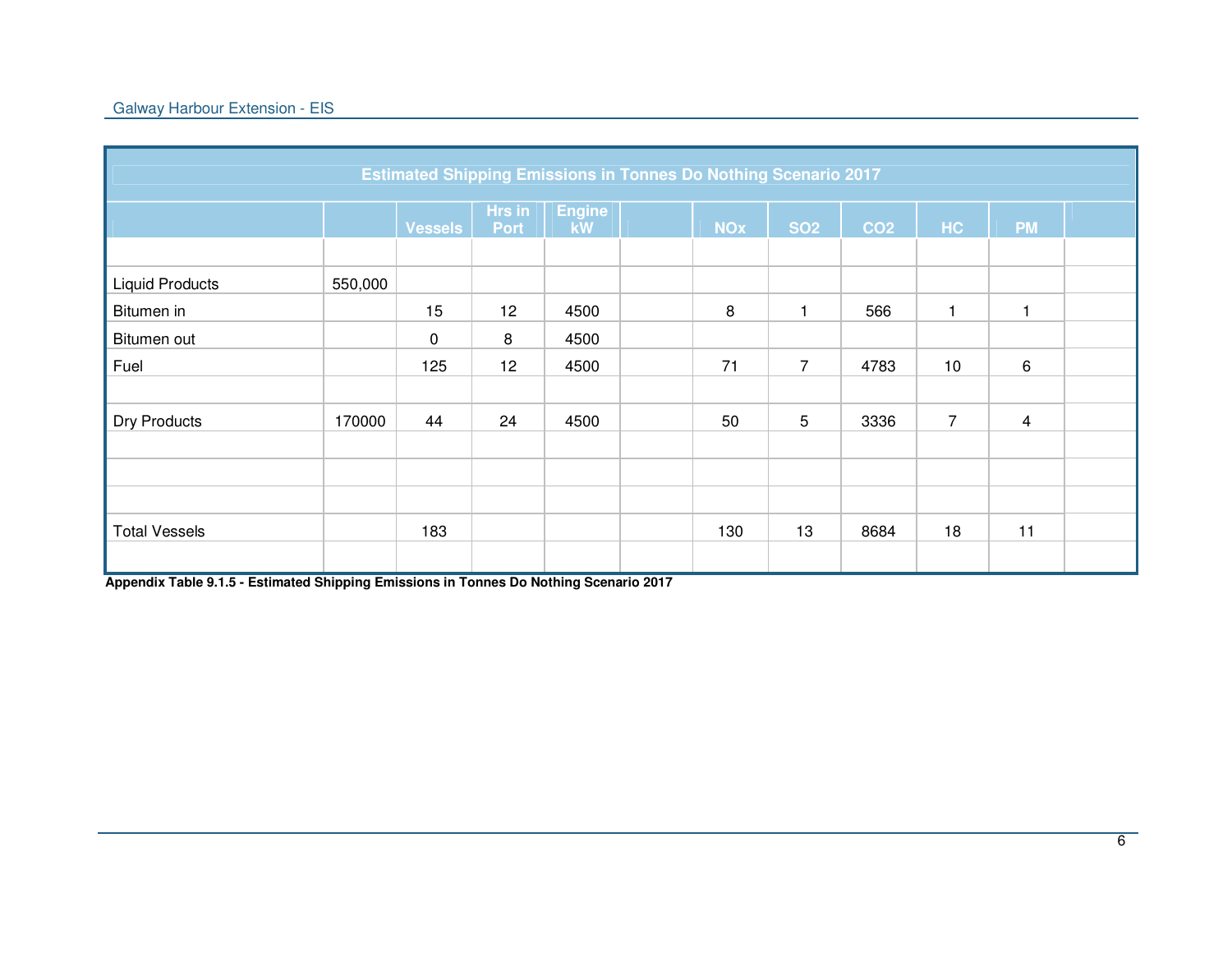|                        | <b>Estimated Shipping Emissions in Tonnes High Scenario 2022</b> |                |                       |                     |  |                |                |                 |                |           |  |  |  |
|------------------------|------------------------------------------------------------------|----------------|-----------------------|---------------------|--|----------------|----------------|-----------------|----------------|-----------|--|--|--|
|                        |                                                                  | <b>Vessels</b> | Hrs in<br><b>Port</b> | <b>Engine</b><br>kW |  | <b>NOx</b>     | <b>SO2</b>     | CO <sub>2</sub> | <b>HC</b>      | <b>PM</b> |  |  |  |
|                        |                                                                  |                |                       |                     |  |                |                |                 |                |           |  |  |  |
| <b>Liquid Products</b> | 1365000                                                          |                |                       |                     |  |                |                |                 |                |           |  |  |  |
| Bitumen in             |                                                                  | 8              | 12                    | 7000                |  | $\overline{7}$ |                | 467             | 1              |           |  |  |  |
| Bitumen out            |                                                                  | 44             | 8                     | 4500                |  | 17             | $\overline{c}$ | 1133            | $\overline{c}$ | 1         |  |  |  |
| Fuel                   |                                                                  | 74             | 12                    | 4500                |  | 42             | $\overline{4}$ | 2829            | 6              | 4         |  |  |  |
|                        |                                                                  |                |                       |                     |  |                |                |                 |                |           |  |  |  |
| <b>Dry Products</b>    | 440000                                                           | 30             | 24                    | 4500                |  | 35             | $\overline{4}$ | 2326            | 5              | 3         |  |  |  |
|                        |                                                                  |                |                       |                     |  |                |                |                 |                |           |  |  |  |
|                        |                                                                  |                |                       |                     |  |                |                |                 |                |           |  |  |  |
|                        |                                                                  |                |                       |                     |  |                |                |                 |                |           |  |  |  |
| Total                  |                                                                  | 156            |                       |                     |  | 101            | 10             | 6755            | 14             | 9         |  |  |  |
|                        |                                                                  |                |                       |                     |  |                |                |                 |                |           |  |  |  |

**Appendix Table 9.1.6 - Estimated Shipping Emissions in Tonnes High Scenario 2022**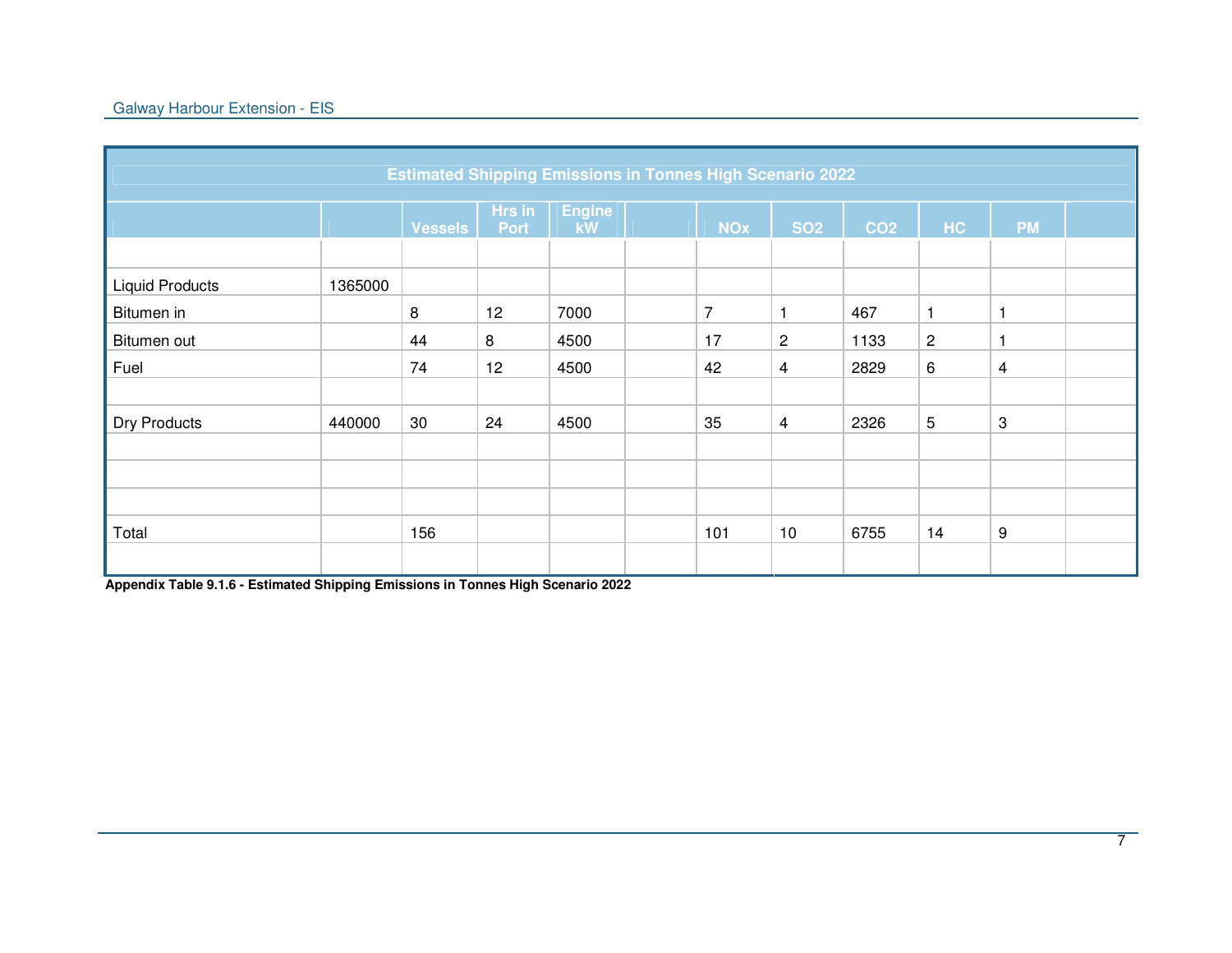|                        |        |                |                       | <b>Estimated Shipping Emissions in Tonnes Medium Scenario 2022</b> |            |                |                 |                |                |  |
|------------------------|--------|----------------|-----------------------|--------------------------------------------------------------------|------------|----------------|-----------------|----------------|----------------|--|
|                        |        | <b>Vessels</b> | Hrs in<br><b>Port</b> | <b>Engine</b><br>kW                                                | <b>NOx</b> | <b>SO2</b>     | CO <sub>2</sub> | HC             | <b>PM</b>      |  |
|                        |        |                |                       |                                                                    |            |                |                 |                |                |  |
| <b>Liquid Products</b> | 952000 |                |                       |                                                                    |            |                |                 |                |                |  |
| Bitumen in             |        | 6              | 12                    | 4500                                                               | 3          | $\mathbf 0$    | 221             | 0              | $\mathbf 0$    |  |
| Bitumen out            |        | 51             | 8                     | 4500                                                               | 20         | $\overline{2}$ | 1312            | 3              | $\overline{2}$ |  |
| Fuel                   |        | 52             | 12                    | 4500                                                               | 30         | 3              | 1985            | $\overline{4}$ | 3              |  |
|                        |        |                |                       |                                                                    |            |                |                 |                |                |  |
| Dry Products           | 366000 | 25             | 24                    | 4500                                                               | 29         | 3              | 1948            | $\overline{4}$ | $\overline{2}$ |  |
|                        |        |                |                       |                                                                    | $\pmb{0}$  | $\mathbf 0$    | $\mathbf 0$     | $\pmb{0}$      | $\mathbf 0$    |  |
|                        |        |                |                       |                                                                    |            |                |                 |                |                |  |
|                        |        |                |                       |                                                                    |            |                |                 |                |                |  |
| <b>Total Vessels</b>   |        | 134            |                       |                                                                    | 82         | 8              | 5466            | 12             | $\overline{7}$ |  |
|                        |        |                |                       |                                                                    |            |                |                 |                |                |  |

**Appendix Table 9.1.7 - Estimated Shipping Emissions in Tonnes Medium Scenario 2022**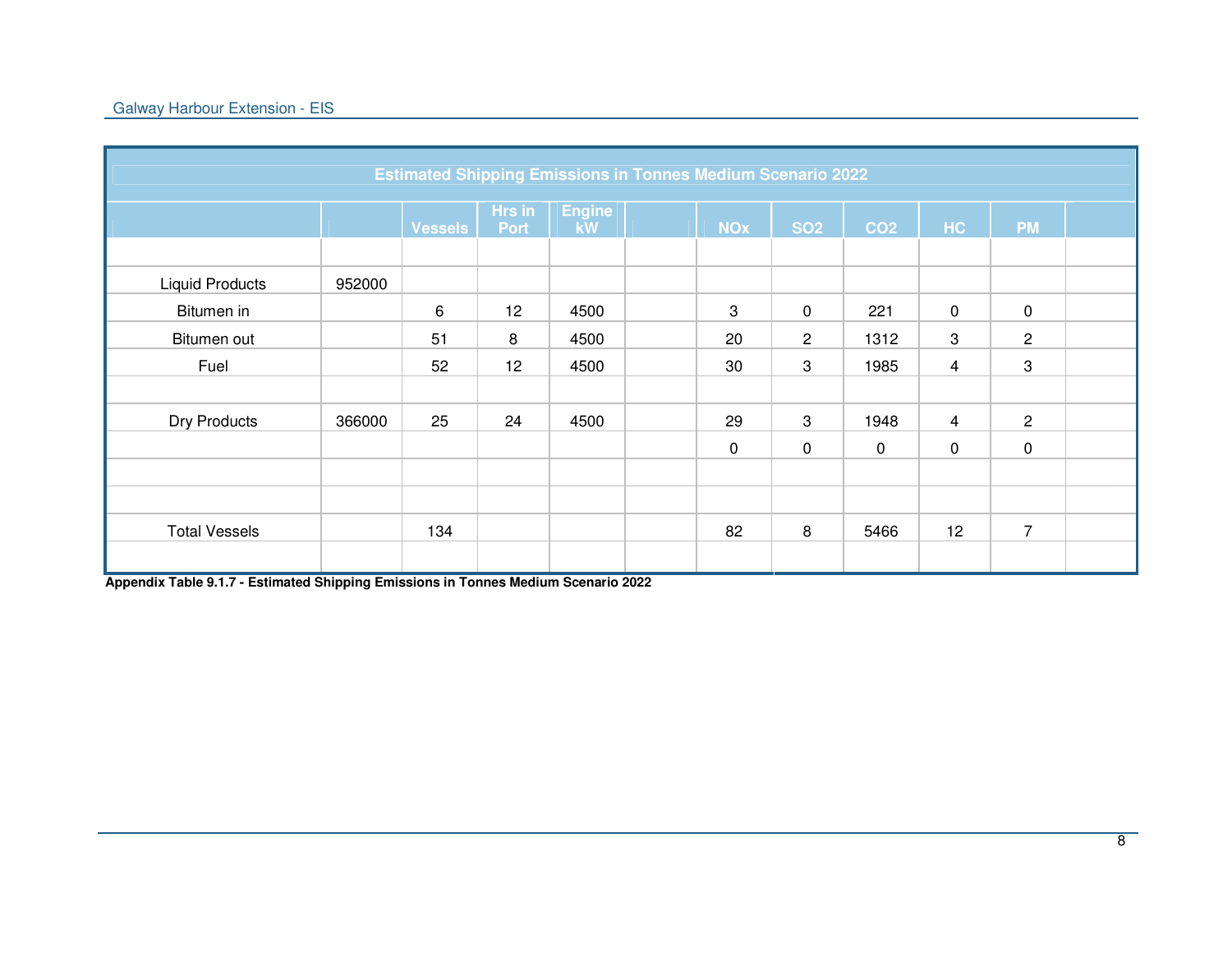|                                      |        | <b>Estimated Shipping Emissions in Tonnes Low Scenario 2022</b> |                |                     |                |                 |                 |             |                |  |
|--------------------------------------|--------|-----------------------------------------------------------------|----------------|---------------------|----------------|-----------------|-----------------|-------------|----------------|--|
|                                      |        | <b>Vessels</b>                                                  | Hrs in<br>Port | <b>Engine</b><br>kW | <b>NOx</b>     | <b>SO2</b>      | CO <sub>2</sub> | HC          | <b>PM</b>      |  |
|                                      |        |                                                                 |                |                     |                |                 |                 |             |                |  |
| <b>Liquid Products</b><br>Bitumen in | 625000 | 4                                                               | 12             | 4500                | $\overline{c}$ | $\mathbf 0$     | 158             | $\mathbf 0$ | $\pmb{0}$      |  |
| Bitumen out                          |        | 9                                                               | 8              | 4500                | 3              | $\mathbf 0$     | 217             | $\mathbf 0$ | $\mathbf 0$    |  |
| Fuel                                 |        | 34                                                              | 12             | 4500                | 20             | $\overline{2}$  | 1316            | 3           | $\overline{2}$ |  |
|                                      |        |                                                                 |                |                     |                |                 |                 |             |                |  |
| <b>Dry Products</b>                  | 227500 | 16                                                              | 24             | 4500                | 19             | $\overline{2}$  | 1240            | 3           | $\overline{c}$ |  |
|                                      |        |                                                                 |                |                     |                |                 |                 |             |                |  |
|                                      |        |                                                                 |                |                     |                |                 |                 |             |                |  |
|                                      |        |                                                                 |                |                     |                |                 |                 |             |                |  |
| <b>Total Vessels</b>                 |        | 63                                                              |                |                     | 44             | $5\phantom{.0}$ | 2931            | $\,6\,$     | $\overline{4}$ |  |
|                                      |        |                                                                 |                |                     |                |                 |                 |             |                |  |

**Appendix Table 9.1.8 - Estimated Shipping Emissions in Tonnes Low Scenario 2022**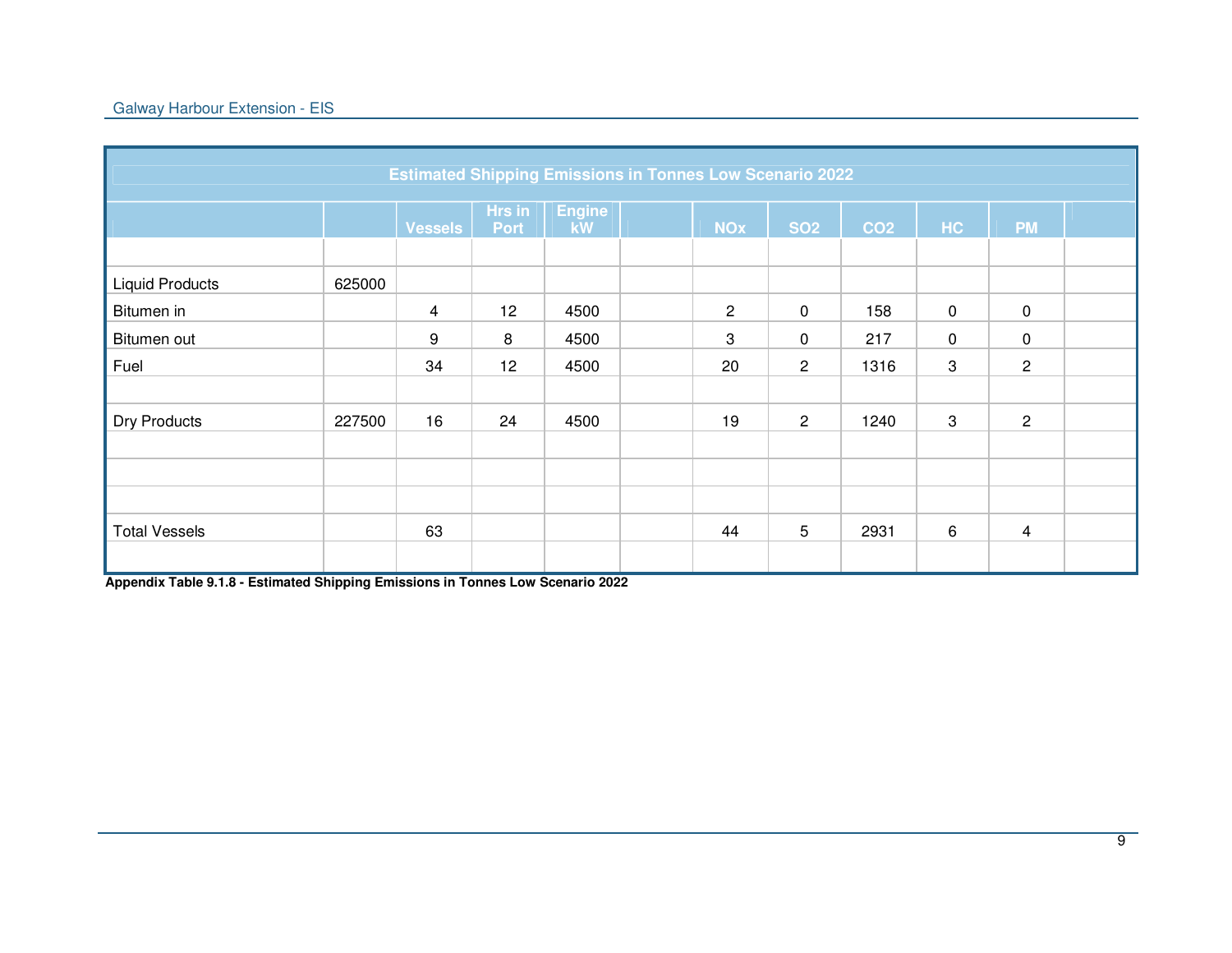|                                        |         | <b>Estimated Shipping Emissions in Tonnes Do Nothing Scenario 2022</b> |                       |                     |                |                |                 |              |                 |  |
|----------------------------------------|---------|------------------------------------------------------------------------|-----------------------|---------------------|----------------|----------------|-----------------|--------------|-----------------|--|
|                                        |         | <b>Vessels</b>                                                         | <b>Hrs</b> in<br>Port | <b>Engine</b><br>kW | <b>NOx</b>     | <b>SO2</b>     | CO <sub>2</sub> | HC           | <b>PM</b>       |  |
|                                        |         |                                                                        |                       |                     |                |                |                 |              |                 |  |
| <b>Liquid Products</b>                 | 222,000 |                                                                        |                       |                     |                |                |                 |              |                 |  |
| Bitumen in                             |         | $\overline{7}$                                                         | 12                    | 4500                | $\overline{4}$ | $\pmb{0}$      | 251             | $\mathbf{1}$ | $\mathsf 0$     |  |
| Bitumen out                            |         | $\mathbf 0$                                                            | 8                     | 4500                |                |                |                 |              |                 |  |
| Fuel                                   |         | 51                                                                     | 12                    | 4500                | 29             | 3              | 1953            | 4            | $\mathbf{2}$    |  |
|                                        |         |                                                                        |                       |                     |                |                |                 |              |                 |  |
| Dry Products                           | 215000  | 55                                                                     | 24                    | 4500                | 63             | $\overline{7}$ | 4198            | 9            | $5\phantom{.0}$ |  |
|                                        |         |                                                                        |                       |                     |                |                |                 |              |                 |  |
|                                        |         |                                                                        |                       |                     |                |                |                 |              |                 |  |
|                                        |         |                                                                        |                       |                     |                |                |                 |              |                 |  |
| <b>Total Vessels</b>                   |         | 112                                                                    |                       |                     | 96             | 10             | 6403            | 14           | 8               |  |
|                                        |         |                                                                        |                       |                     |                |                |                 |              |                 |  |
| Road Transport from Dublin             |         |                                                                        |                       |                     |                |                | 5854            |              |                 |  |
|                                        |         |                                                                        |                       |                     |                |                |                 |              |                 |  |
| Nothing<br>Potential<br>Do<br>Scenario |         |                                                                        |                       |                     |                |                | 12257           |              |                 |  |
|                                        |         |                                                                        |                       |                     |                |                |                 |              |                 |  |

**Appendix Table 9.1.9 - Estimated Shipping Emissions in Tonnes Do Nothing Scenario 2022**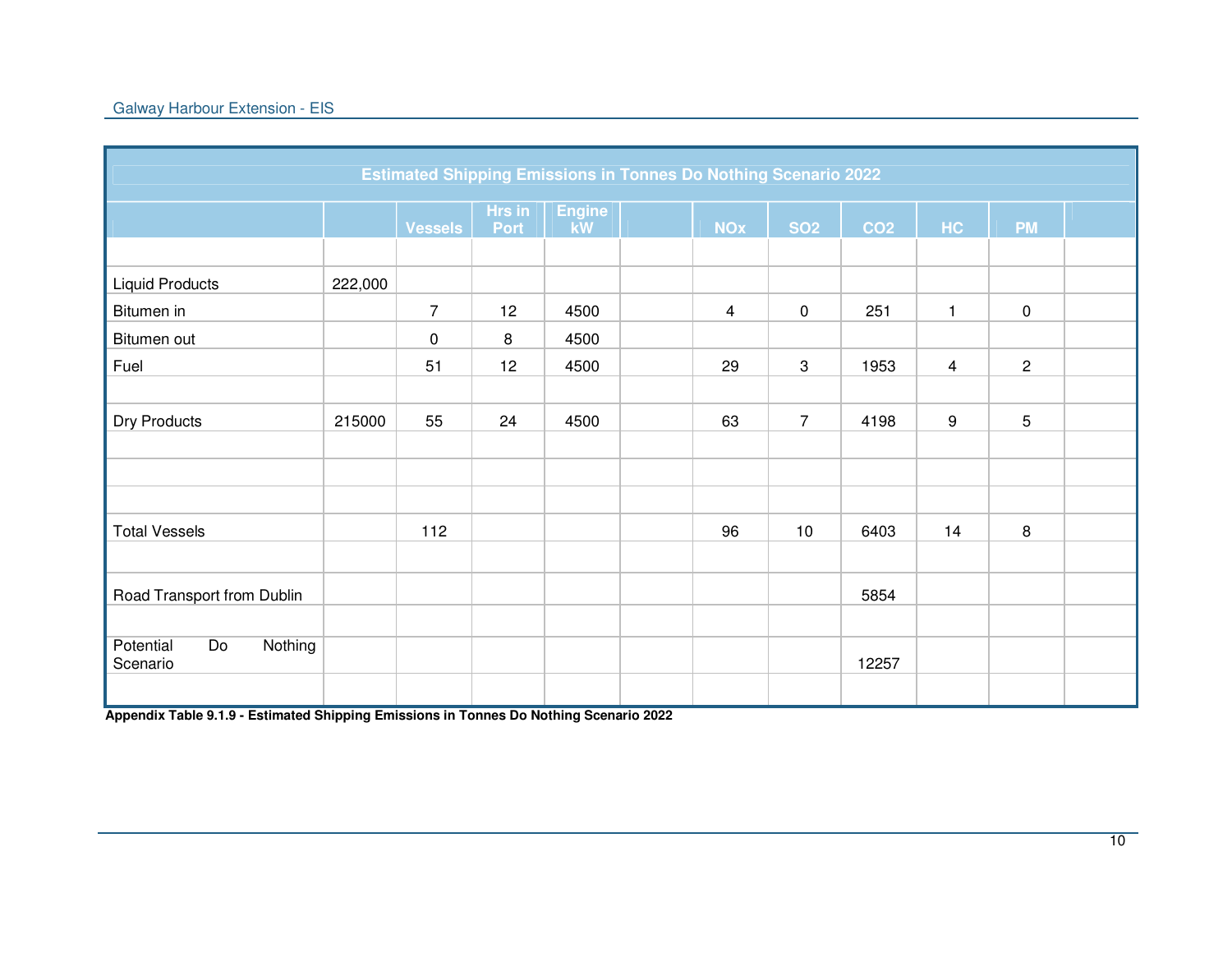|                        |         |                |                       | <b>Estimated Shipping Emissions in Tonnes High Scenario 2027</b> |            |                |                 |              |                |  |
|------------------------|---------|----------------|-----------------------|------------------------------------------------------------------|------------|----------------|-----------------|--------------|----------------|--|
|                        |         | <b>Vessels</b> | Hrs in<br><b>Port</b> | <b>Engine</b><br>kW                                              | <b>NOx</b> | <b>SO2</b>     | CO <sub>2</sub> | HC           | <b>PM</b>      |  |
|                        |         |                |                       |                                                                  |            |                |                 |              |                |  |
| <b>Liquid Products</b> | 1525000 |                |                       |                                                                  |            |                |                 |              |                |  |
| Bitumen in             |         | 9              | 12                    | 7000                                                             | 8          |                | 514             | 1            |                |  |
| Bitumen out            |         | 28             | 8                     | 4500                                                             | 11         |                | 707             | $\mathbf{1}$ |                |  |
| Fuel                   |         | 82             | 12                    | 4500                                                             | 47         | 5              | 3157            | 7            | $\overline{4}$ |  |
|                        |         |                |                       |                                                                  |            |                |                 |              |                |  |
| <b>Dry Products</b>    | 490000  | 34             | 24                    | 4500                                                             | 39         | $\overline{4}$ | 2582            | 5            | $\sqrt{3}$     |  |
|                        |         |                |                       |                                                                  |            |                |                 |              |                |  |
|                        |         |                |                       |                                                                  |            |                |                 |              |                |  |
|                        |         |                |                       |                                                                  |            |                |                 |              |                |  |
| Total                  |         | 152            |                       |                                                                  | 104        | 11             | 6960            | 15           | 9              |  |
|                        |         |                |                       |                                                                  |            |                |                 |              |                |  |

**Appendix Table 9.1.10 - Estimated Shipping Emissions in Tonnes High Scenario 2027**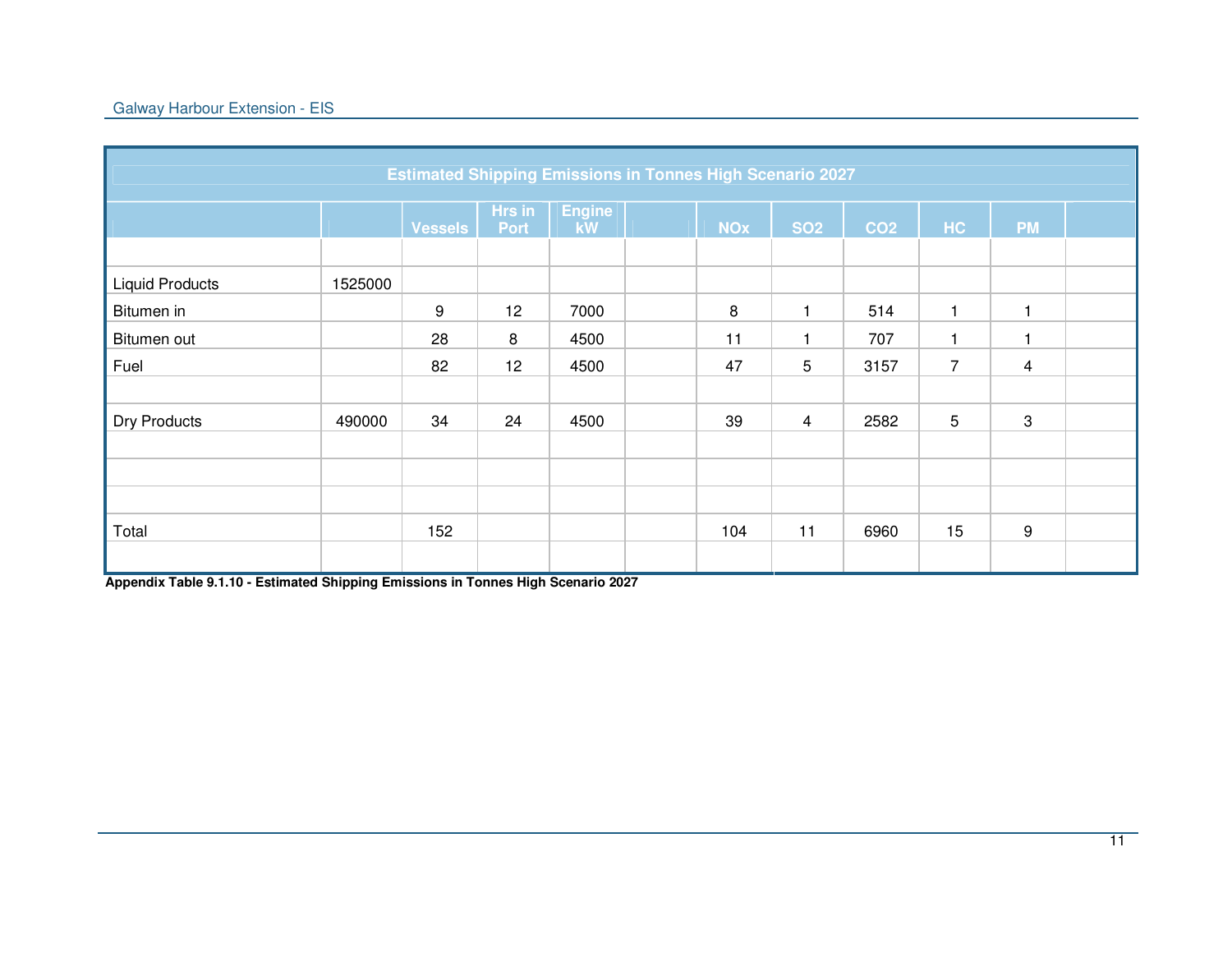|                        |         | <b>Estimated Shipping Emissions in Tonnes Medium Scenario 2027</b> |                       |                     |                |                |                 |                |                |  |
|------------------------|---------|--------------------------------------------------------------------|-----------------------|---------------------|----------------|----------------|-----------------|----------------|----------------|--|
|                        |         | <b>Vessels</b>                                                     | Hrs in<br><b>Port</b> | <b>Engine</b><br>kW | <b>NOx</b>     | <b>SO2</b>     | CO <sub>2</sub> | HC             | <b>PM</b>      |  |
| <b>Liquid Products</b> | 1146000 |                                                                    |                       |                     |                |                |                 |                |                |  |
| Bitumen in             |         | $\overline{7}$                                                     | 12                    | 4500                | $\overline{4}$ | $\overline{0}$ | 258             | 1              | $\mathbf 0$    |  |
| Bitumen out            |         | 33                                                                 | 8                     | 4500                | 13             |                | 852             | $\overline{c}$ | 1              |  |
| Fuel                   |         | 62                                                                 | 12                    | 4500                | 36             | 4              | 2382            | 5              | 3              |  |
|                        |         |                                                                    |                       |                     |                |                |                 |                |                |  |
| Dry Products           | 396000  | 27                                                                 | 24                    | 4500                | 31             | 3              | 2101            | 4              | 3              |  |
|                        |         |                                                                    |                       |                     |                |                |                 |                |                |  |
|                        |         |                                                                    |                       |                     |                |                |                 |                |                |  |
|                        |         |                                                                    |                       |                     |                |                |                 |                |                |  |
| <b>Total Vessels</b>   |         | 130                                                                |                       |                     | 83             | 9              | 5593            | 12             | $\overline{7}$ |  |
|                        |         |                                                                    |                       |                     |                |                |                 |                |                |  |

**Appendix Table 9.1.11 - Estimated Shipping Emissions in Tonnes Medium Scenario 2027**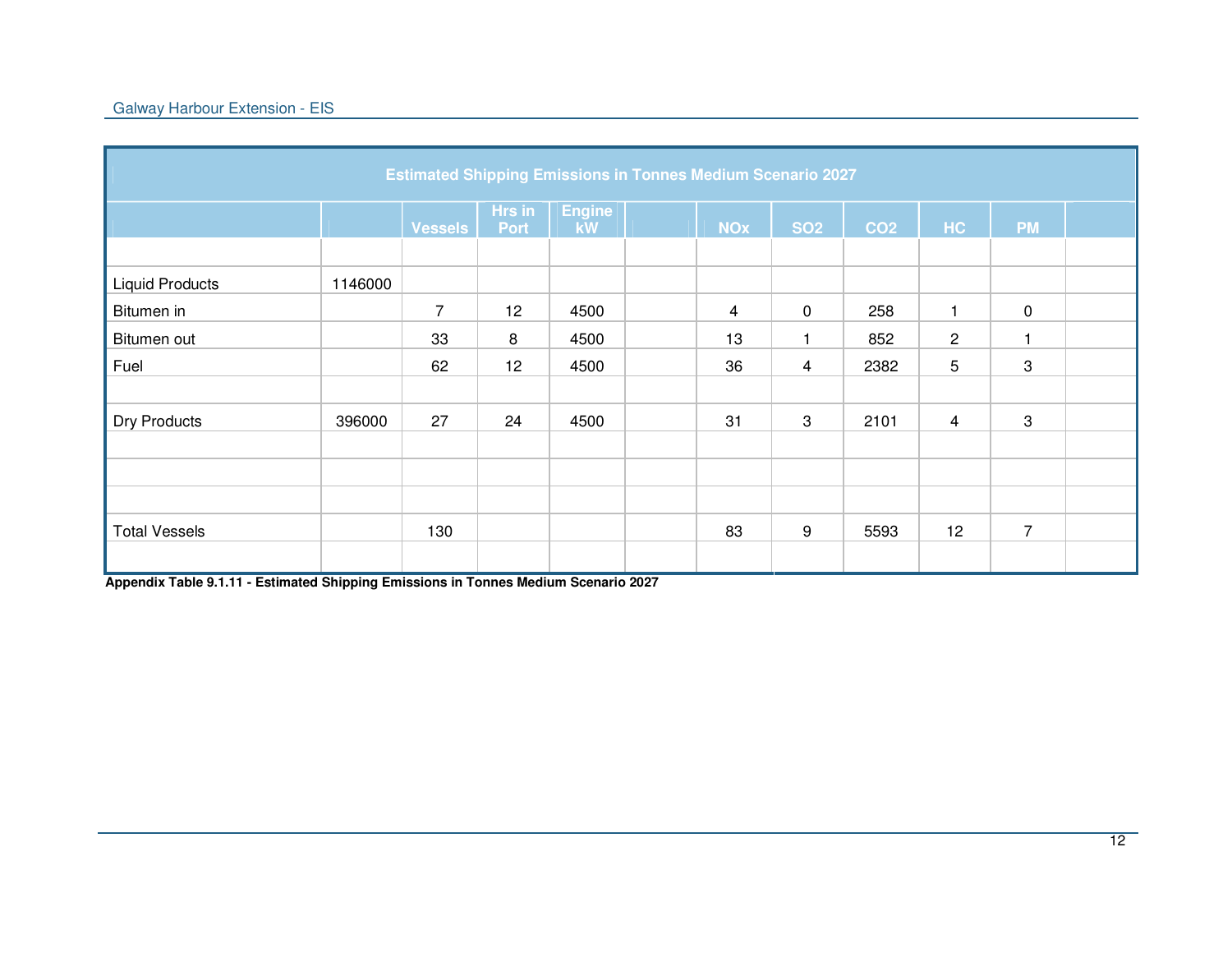|                        |        | <b>Estimated Shipping Emissions in Tonnes Low Scenario 2027</b> |             |               |                |                |                 |             |                |  |
|------------------------|--------|-----------------------------------------------------------------|-------------|---------------|----------------|----------------|-----------------|-------------|----------------|--|
|                        |        |                                                                 |             |               |                |                |                 |             |                |  |
|                        |        |                                                                 | Hrs in      | <b>Engine</b> |                |                |                 |             | <b>PM</b>      |  |
|                        |        | <b>Vessels</b>                                                  | <b>Port</b> | kW            | <b>NOx</b>     | <b>SO2</b>     | CO <sub>2</sub> | HC          |                |  |
|                        |        |                                                                 |             |               |                |                |                 |             |                |  |
| <b>Liquid Products</b> | 650000 |                                                                 |             |               |                |                |                 |             |                |  |
| Bitumen in             |        | 4                                                               | 12          | 4500          | $\overline{c}$ | $\mathbf 0$    | 163             | $\mathbf 0$ | $\mathbf 0$    |  |
| Bitumen out            |        | 5                                                               | 8           | 4500          | $\overline{2}$ | 0              | 132             | $\mathbf 0$ | $\mathbf 0$    |  |
| Fuel                   |        | 36                                                              | 12          | 4500          | 20             | $\overline{2}$ | 1367            | $\mathbf 3$ | $\overline{2}$ |  |
|                        |        |                                                                 |             |               |                |                |                 |             |                |  |
| <b>Dry Products</b>    | 247500 | 18                                                              | 24          | 4500          | 20             | $\overline{2}$ | 1342            | 3           | $\overline{c}$ |  |
|                        |        |                                                                 |             |               |                |                |                 |             |                |  |
|                        |        |                                                                 |             |               |                |                |                 |             |                |  |
|                        |        |                                                                 |             |               |                |                |                 |             |                |  |
| <b>Total Vessels</b>   |        | 63                                                              |             |               | 45             | 5              | 3004            | 6           | $\overline{4}$ |  |
|                        |        |                                                                 |             |               |                |                |                 |             |                |  |

**Appendix Table 9.1.12 - Estimated Shipping Emissions in Tonnes Low Scenario 2027**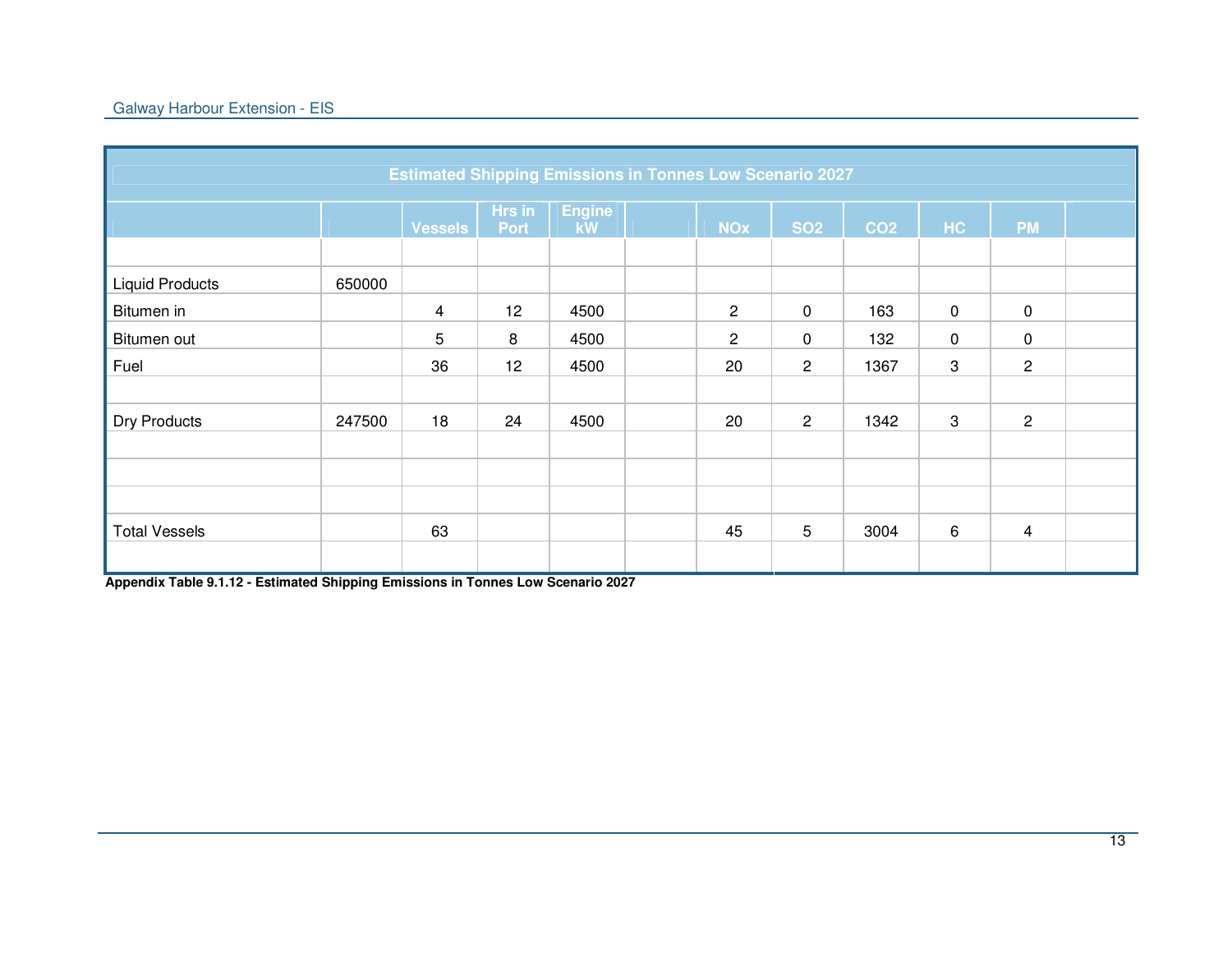| <b>Estimated Shipping Emissions in Tonnes Do Nothing Scenario 2027</b> |             |                |                |                            |  |              |                     |                 |           |           |  |
|------------------------------------------------------------------------|-------------|----------------|----------------|----------------------------|--|--------------|---------------------|-----------------|-----------|-----------|--|
|                                                                        |             | <b>Vessels</b> | Hrs in<br>Port | <b>Engine</b><br><b>kW</b> |  | <b>NOx</b>   | <b>SO2</b>          | CO <sub>2</sub> | <b>HC</b> | <b>PM</b> |  |
|                                                                        |             |                |                |                            |  |              |                     |                 |           |           |  |
| <b>Liquid Products</b>                                                 | $\mathsf 0$ |                |                |                            |  |              |                     |                 |           |           |  |
| Bitumen in                                                             |             | 1              | 12             | 4500                       |  | $\mathbf{1}$ | $\mathsf{O}\xspace$ | 38              | $\pmb{0}$ | 0         |  |
| Bitumen out                                                            |             | $\mathbf 0$    | 8              | 4500                       |  |              |                     |                 |           |           |  |
| Fuel                                                                   |             | 1              | 12             | 4500                       |  | $\mathbf{1}$ | $\mathsf{O}\xspace$ | 38              | $\pmb{0}$ | $\pmb{0}$ |  |
|                                                                        |             |                |                |                            |  |              |                     |                 |           |           |  |
| Dry Products                                                           | 210000      | 54             | 24             | 4500                       |  | 61           | 6                   | 4102            | 9         | 5         |  |
|                                                                        |             |                |                |                            |  |              |                     |                 |           |           |  |
|                                                                        |             |                |                |                            |  |              |                     |                 |           |           |  |
|                                                                        |             |                |                |                            |  |              |                     |                 |           |           |  |
| <b>Total Vessels</b>                                                   |             | 56             |                |                            |  | 62           | 6                   | 4179            | 9         | 5         |  |
|                                                                        |             |                |                |                            |  |              |                     |                 |           |           |  |
| Road Transport from Dublin                                             |             |                |                |                            |  |              |                     | 10475           |           |           |  |
|                                                                        |             |                |                |                            |  |              |                     |                 |           |           |  |
| Potential<br>Do<br>Nothing<br>Scenario                                 |             |                |                |                            |  |              |                     | 14654           |           |           |  |
|                                                                        |             |                |                |                            |  |              |                     |                 |           |           |  |

**Appendix Table 9.1.13 - Estimated Shipping Emissions in Tonnes Do Nothing Scenario 2027**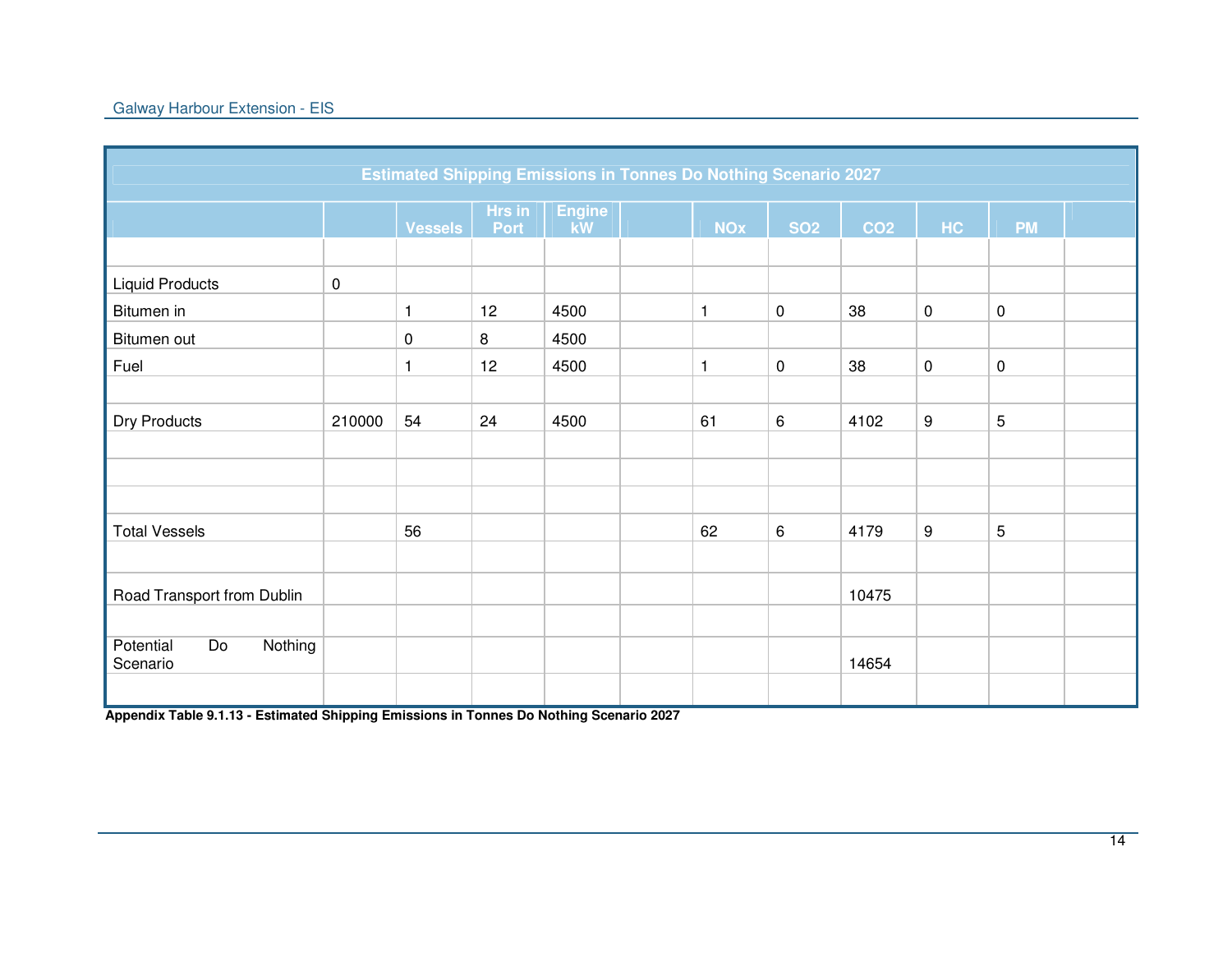|                        | <b>Estimated Shipping Emissions in Tonnes High Scenario 2032</b> |                |                       |                     |  |            |                |                 |              |                |  |  |
|------------------------|------------------------------------------------------------------|----------------|-----------------------|---------------------|--|------------|----------------|-----------------|--------------|----------------|--|--|
|                        |                                                                  |                |                       |                     |  |            |                |                 |              |                |  |  |
|                        |                                                                  | <b>Vessels</b> | Hrs in<br><b>Port</b> | <b>Engine</b><br>kW |  | <b>NOx</b> | <b>SO2</b>     | CO <sub>2</sub> | HC           | <b>PM</b>      |  |  |
|                        |                                                                  |                |                       |                     |  |            |                |                 |              |                |  |  |
| <b>Liquid Products</b> | 1600000                                                          |                |                       |                     |  |            |                |                 |              |                |  |  |
| Bitumen in             |                                                                  | 9              | 12                    | 7000                |  | 8          |                | 537             | 1            |                |  |  |
| Bitumen out            |                                                                  | 14             | 8                     | 4500                |  | 5          |                | 345             | $\mathbf{1}$ | $\mathbf 0$    |  |  |
| Fuel                   |                                                                  | 86             | 12                    | 4500                |  | 49         | 5              | 3310            | 7            | $\overline{4}$ |  |  |
|                        |                                                                  |                |                       |                     |  |            |                |                 |              |                |  |  |
| <b>Dry Products</b>    | 520000                                                           | 36             | 24                    | 4500                |  | 41         | $\overline{4}$ | 2735            | $\,6\,$      | 3              |  |  |
|                        |                                                                  |                |                       |                     |  |            |                |                 |              |                |  |  |
|                        |                                                                  |                |                       |                     |  |            |                |                 |              |                |  |  |
|                        |                                                                  |                |                       |                     |  |            |                |                 |              |                |  |  |
| Total                  |                                                                  | 145            |                       |                     |  | 103        | 11             | 6927            | 15           | 9              |  |  |
|                        |                                                                  |                |                       |                     |  |            |                |                 |              |                |  |  |

**Appendix Table 9.1.14 - Estimated Shipping Emissions in Tonnes High Scenario 2032**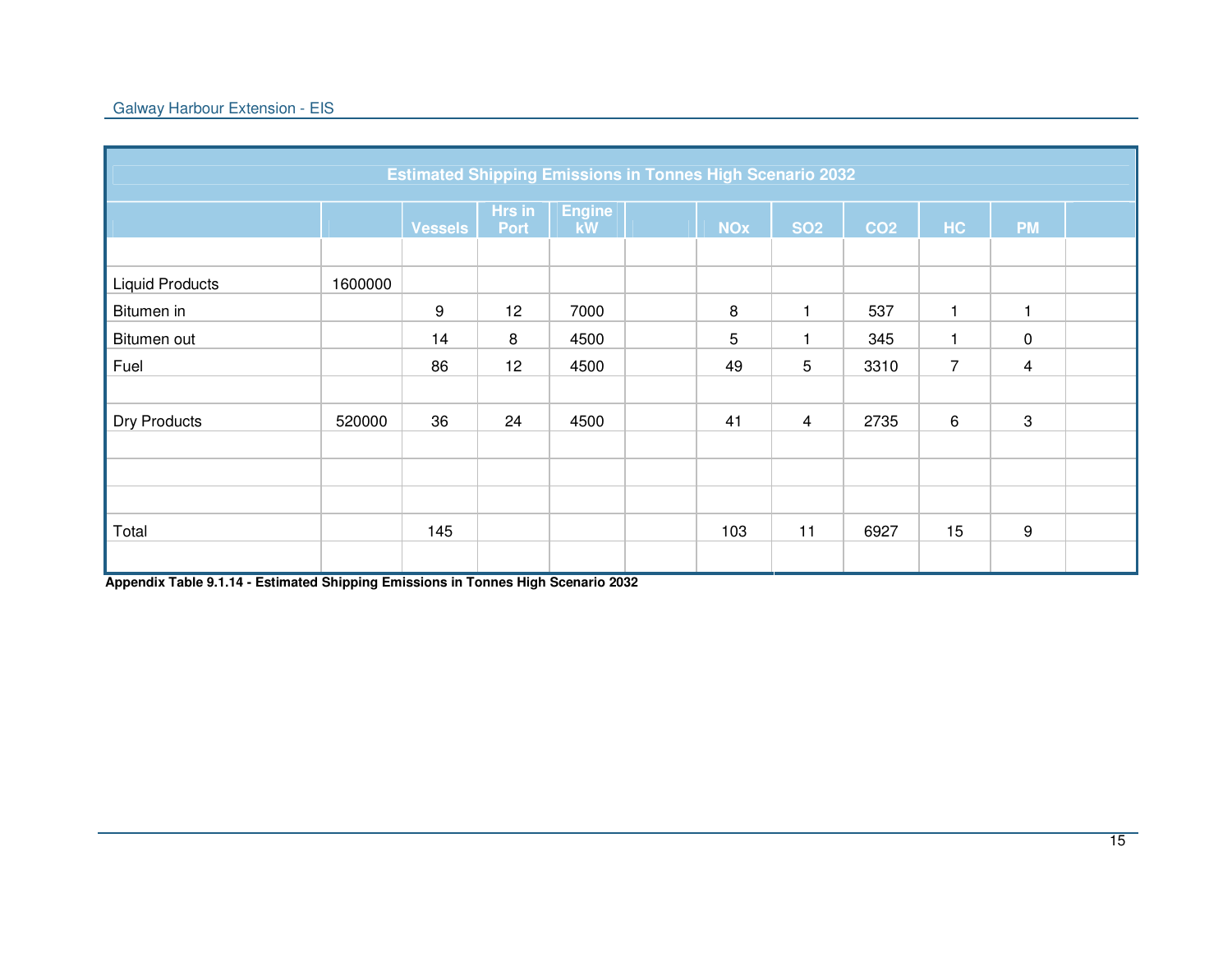| <b>Estimated Shipping Emissions in Tonnes Medium Scenario 2032</b> |         |                |                       |                     |  |                         |            |                 |    |                |  |  |
|--------------------------------------------------------------------|---------|----------------|-----------------------|---------------------|--|-------------------------|------------|-----------------|----|----------------|--|--|
|                                                                    |         | <b>Vessels</b> | Hrs in<br><b>Port</b> | <b>Engine</b><br>kW |  | <b>NOx</b>              | <b>SO2</b> | CO <sub>2</sub> | HC | <b>PM</b>      |  |  |
|                                                                    |         |                |                       |                     |  |                         |            |                 |    |                |  |  |
| <b>Liquid Products</b>                                             | 1250000 |                |                       |                     |  |                         |            |                 |    |                |  |  |
| Bitumen in                                                         |         | $\overline{7}$ | 12                    | 4500                |  | $\overline{\mathbf{4}}$ | 0          | 278             | 1  | $\mathbf 0$    |  |  |
| Bitumen out                                                        |         | 18             | 8                     | 4500                |  | $\overline{7}$          |            | 469             | 1  |                |  |  |
| Fuel                                                               |         | 68             | 12                    | 4500                |  | 39                      | 4          | 2594            | 5  | 3              |  |  |
|                                                                    |         |                |                       |                     |  |                         |            |                 |    |                |  |  |
| Dry Products                                                       | 425000  | 29             | 24                    | 4500                |  | 34                      | 3          | 2249            | 5  | 3              |  |  |
|                                                                    |         |                |                       |                     |  |                         |            |                 |    |                |  |  |
|                                                                    |         |                |                       |                     |  |                         |            |                 |    |                |  |  |
|                                                                    |         |                |                       |                     |  |                         |            |                 |    |                |  |  |
| <b>Total Vessels</b>                                               |         | 123            |                       |                     |  | 83                      | 9          | 5590            | 12 | $\overline{7}$ |  |  |
|                                                                    |         |                |                       |                     |  |                         |            |                 |    |                |  |  |

**Appendix Table 9.1.15 - Estimated Shipping Emissions in Tonnes Medium Scenario 2032**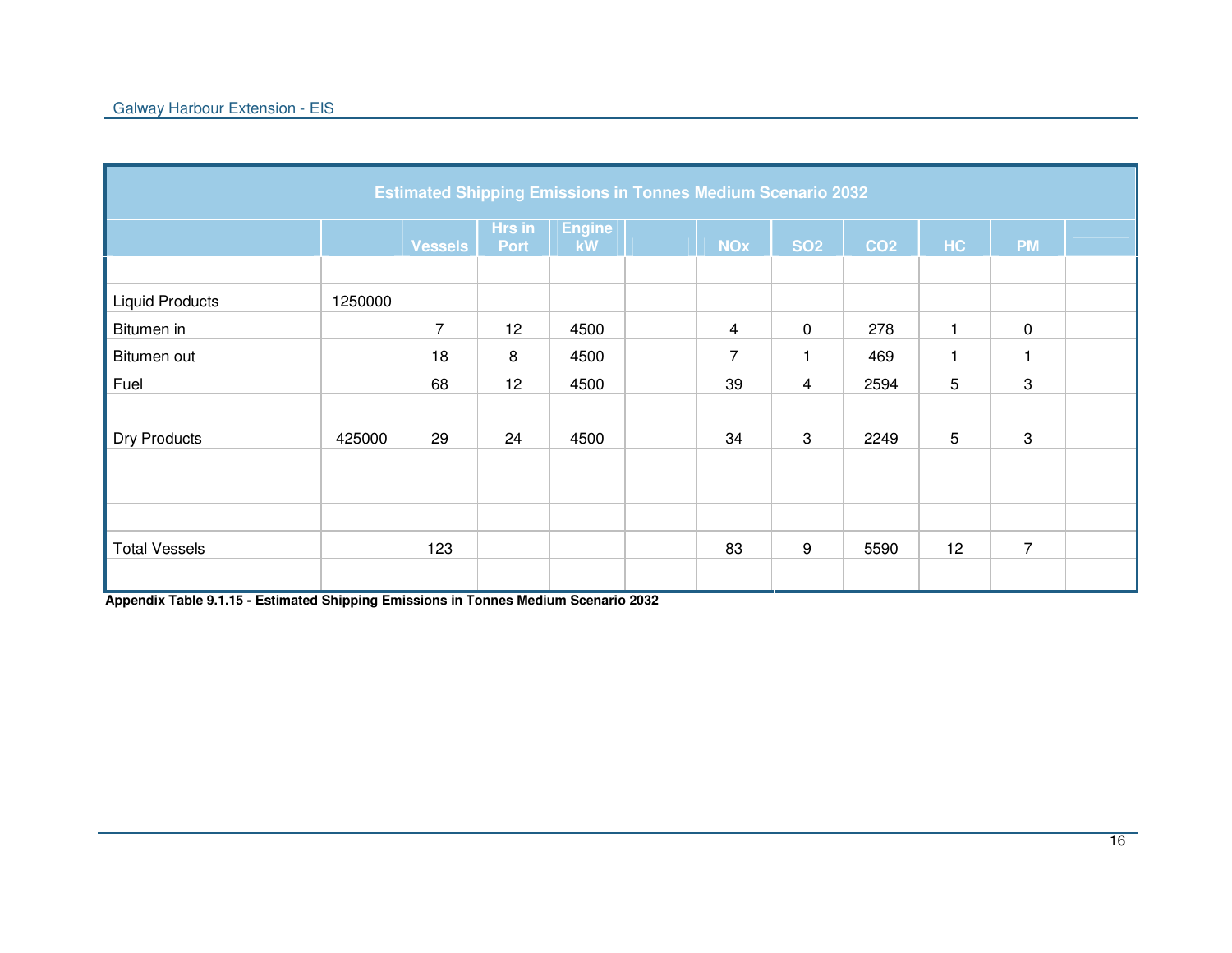## Galway Harbour Extension - EIS

| <b>Estimated Shipping Emissions in Tonnes Low Scenario 2032</b> |        |                |                       |                     |  |                |                |                 |             |                |  |
|-----------------------------------------------------------------|--------|----------------|-----------------------|---------------------|--|----------------|----------------|-----------------|-------------|----------------|--|
| <b>High Scenario</b>                                            | 2009   | <b>Vessels</b> | Hrs in<br><b>Port</b> | <b>Engine</b><br>kW |  | <b>NOx</b>     | <b>SO2</b>     | CO <sub>2</sub> | HC          | <b>PM</b>      |  |
| <b>Liquid Products</b>                                          | 650000 |                |                       |                     |  |                |                |                 |             |                |  |
| Bitumen in                                                      |        | 4              | 12                    | 4500                |  | $\overline{2}$ | $\mathbf 0$    | 163             | $\mathbf 0$ | $\pmb{0}$      |  |
| Bitumen out                                                     |        | 1              | 8                     | 4500                |  | $\mathbf 0$    | 0              | 26              | 0           | $\mathbf 0$    |  |
| Fuel                                                            |        | 36             | 12                    | 4500                |  | 20             | $\overline{2}$ | 1367            | 3           | $\overline{c}$ |  |
|                                                                 |        |                |                       |                     |  |                |                |                 |             |                |  |
| Dry Products                                                    | 257000 | 18             | 24                    | 4500                |  | 21             | $\mathbf{2}$   | 1390            | 3           | 2              |  |
|                                                                 |        |                |                       |                     |  |                |                |                 |             |                |  |
|                                                                 |        |                |                       |                     |  |                |                |                 |             |                |  |
|                                                                 |        |                |                       |                     |  |                |                |                 |             |                |  |
| <b>Total Vessels</b>                                            |        | 59             |                       |                     |  | 44             | 5              | 2946            | 6           | $\overline{4}$ |  |
|                                                                 |        |                |                       |                     |  |                |                |                 |             |                |  |

**Appendix Table 9.1.16 - Estimated Shipping Emissions in Tonnes Low Scenario 2032**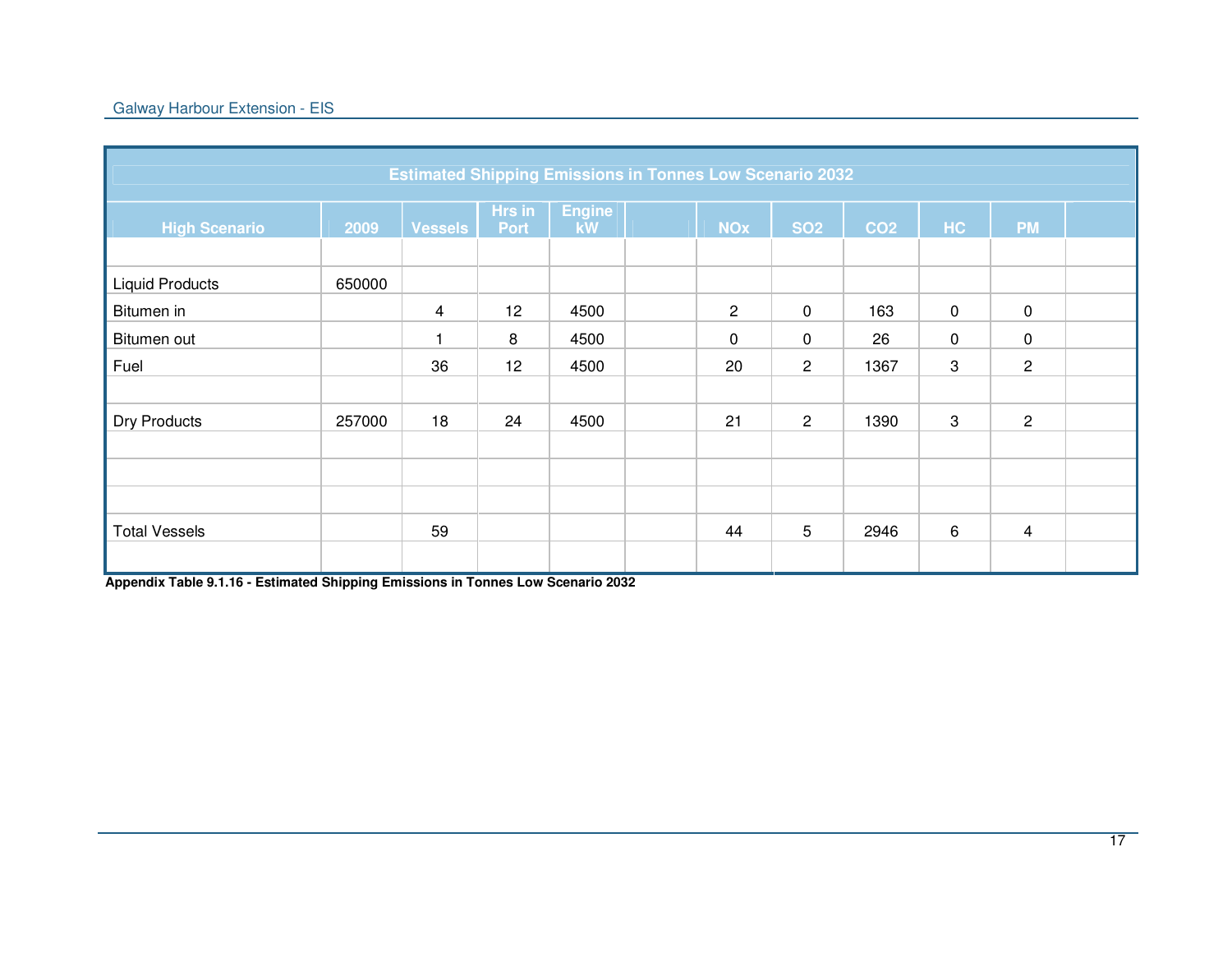| <b>Estimated Shipping Emissions in Tonnes Do Nothing Scenario 2032</b> |           |                |                |                     |  |              |             |                 |           |                 |  |
|------------------------------------------------------------------------|-----------|----------------|----------------|---------------------|--|--------------|-------------|-----------------|-----------|-----------------|--|
|                                                                        |           | <b>Vessels</b> | Hrs in<br>Port | <b>Engine</b><br>kW |  | <b>NOx</b>   | <b>SO2</b>  | CO <sub>2</sub> | HC        | <b>PM</b>       |  |
| <b>Liquid Products</b>                                                 | $\pmb{0}$ |                |                |                     |  |              |             |                 |           |                 |  |
| Bitumen in                                                             |           | $\mathbf{1}$   | 12             | 4500                |  | $\mathbf{1}$ | $\mathbf 0$ | 38              | $\pmb{0}$ | $\mathbf 0$     |  |
| Bitumen out                                                            |           | 0              | 8              | 4500                |  |              |             |                 |           |                 |  |
| Fuel                                                                   |           | 1              | 12             | 4500                |  | $\mathbf{1}$ | $\mathbf 0$ | 38              | 0         | $\mathsf 0$     |  |
|                                                                        |           |                |                |                     |  |              |             |                 |           |                 |  |
| Dry Products                                                           | 205000    | 52             | 24             | 4500                |  | 60           | 6           | 4007            | 8         | $5\phantom{.0}$ |  |
|                                                                        |           |                |                |                     |  |              |             |                 |           |                 |  |
|                                                                        |           |                |                |                     |  |              |             |                 |           |                 |  |
|                                                                        |           |                |                |                     |  |              |             |                 |           |                 |  |
| <b>Total Vessels</b>                                                   |           | 54             |                |                     |  | 61           | 6           | 4083            | 9         | $5\phantom{.0}$ |  |
|                                                                        |           |                |                |                     |  |              |             |                 |           |                 |  |
| Road Transport from Dublin                                             |           |                |                |                     |  |              |             | 10578           |           |                 |  |
|                                                                        |           |                |                |                     |  |              |             |                 |           |                 |  |
| Potential<br>Do<br>Nothing<br>Scenario                                 |           |                |                |                     |  |              |             | 14661           |           |                 |  |
|                                                                        |           |                |                |                     |  |              |             |                 |           |                 |  |

**Appendix Table 9.1.17 - Estimated Shipping Emissions in Tonnes Do Nothing Scenario 2032**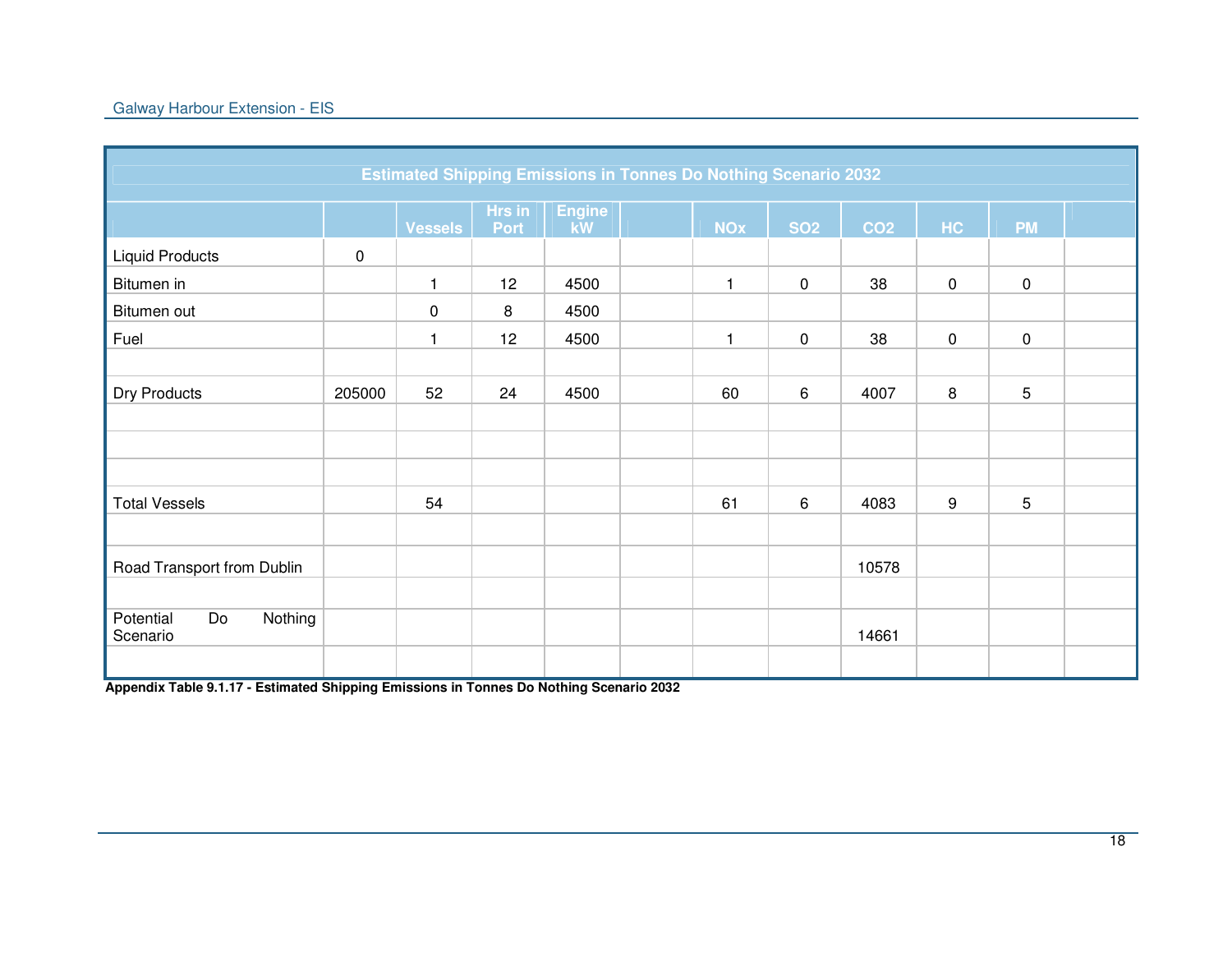| <b>Estimated Shipping Emissions in Tonnes High Scenario 2035</b> |         |                |                       |                     |  |            |                |                 |              |                |  |  |
|------------------------------------------------------------------|---------|----------------|-----------------------|---------------------|--|------------|----------------|-----------------|--------------|----------------|--|--|
|                                                                  |         | <b>Vessels</b> | Hrs in<br><b>Port</b> | <b>Engine</b><br>kW |  | <b>NOx</b> | <b>SO2</b>     | CO <sub>2</sub> | HC           | <b>PM</b>      |  |  |
| <b>Liquid Products</b>                                           | 1875000 |                |                       |                     |  |            |                |                 |              |                |  |  |
| Bitumen in                                                       |         | 10             | 12                    | 7000                |  | 9          |                | 619             | $\mathbf{1}$ |                |  |  |
| Bitumen out                                                      |         | 47             | 8                     | 4500                |  | 18         | $\overline{2}$ | 1197            | 3            | $\overline{2}$ |  |  |
| Fuel                                                             |         | 101            | 12                    | 4500                |  | 58         | 6              | 3872            | 8            | 5              |  |  |
|                                                                  |         |                |                       |                     |  |            |                |                 |              |                |  |  |
| <b>Dry Products</b>                                              | 550000  | 38             | 24                    | 4500                |  | 43         | 4              | 2888            | $\,6\,$      | $\overline{4}$ |  |  |
|                                                                  |         |                |                       |                     |  |            |                |                 |              |                |  |  |
|                                                                  |         |                |                       |                     |  |            |                |                 |              |                |  |  |
|                                                                  |         |                |                       |                     |  |            |                |                 |              |                |  |  |
| Total                                                            |         | 196            |                       |                     |  | 128        | 13             | 8576            | 18           | 11             |  |  |
|                                                                  |         |                |                       |                     |  |            |                |                 |              |                |  |  |

**Appendix Table 9.1.18 - Estimated Shipping Emissions in Tonnes High Scenario 2035**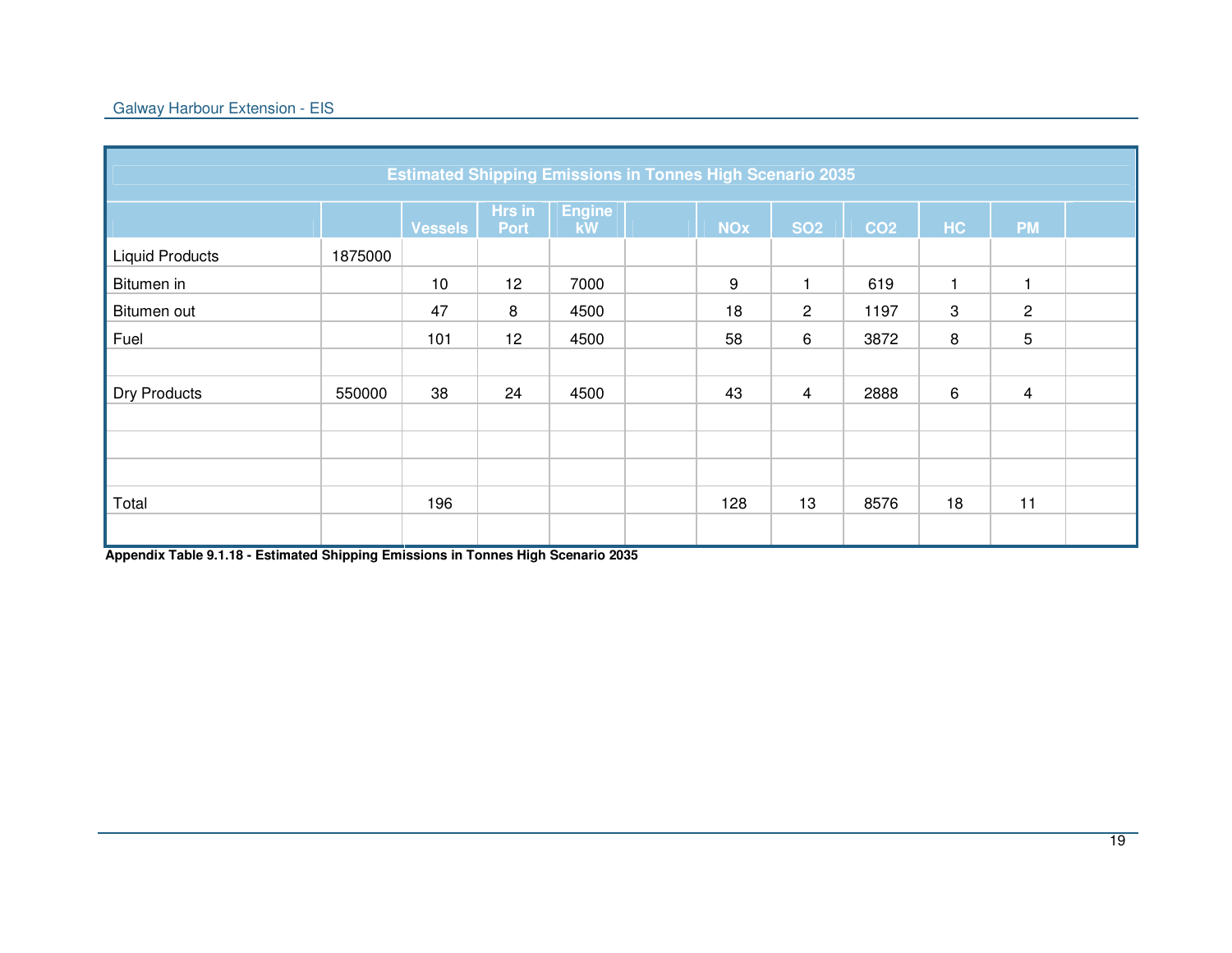| <b>Estimated Shipping Emissions in Tonnes Medium Scenario 2035</b> |         |                |                       |                     |  |                |             |                 |           |                |  |
|--------------------------------------------------------------------|---------|----------------|-----------------------|---------------------|--|----------------|-------------|-----------------|-----------|----------------|--|
|                                                                    |         | <b>Vessels</b> | Hrs in<br><b>Port</b> | <b>Engine</b><br>kW |  | <b>NOx</b>     | <b>SO2</b>  | CO <sub>2</sub> | HC        | <b>PM</b>      |  |
| <b>Liquid Products</b>                                             | 1250000 |                |                       |                     |  |                |             |                 |           |                |  |
| Bitumen in                                                         |         | $\overline{7}$ | 12 <sup>°</sup>       | 4500                |  | $\overline{4}$ | $\mathbf 0$ | 278             | 1         | $\mathbf 0$    |  |
| Bitumen out                                                        |         |                | 8                     | 4500                |  | $\pmb{0}$      | $\mathbf 0$ | 26              | $\pmb{0}$ | $\mathbf 0$    |  |
| Fuel                                                               |         | 68             | 12                    | 4500                |  | 39             | 4           | 2594            | 5         | 3              |  |
|                                                                    |         |                |                       |                     |  |                |             |                 |           |                |  |
| <b>Dry Products</b>                                                | 450000  | 31             | 24                    | 4500                |  | 35             | 4           | 2377            | 5         | 3              |  |
|                                                                    |         |                |                       |                     |  |                |             |                 |           |                |  |
|                                                                    |         |                |                       |                     |  |                |             |                 |           |                |  |
|                                                                    |         |                |                       |                     |  |                |             |                 |           |                |  |
| <b>Total Vessels</b>                                               |         | 107            |                       |                     |  | 79             | 8           | 5275            | 11        | $\overline{7}$ |  |
|                                                                    |         |                |                       |                     |  |                |             |                 |           |                |  |

**Appendix Table 9.1.19 - Estimated Shipping Emissions in Tonnes Medium Scenario 2035**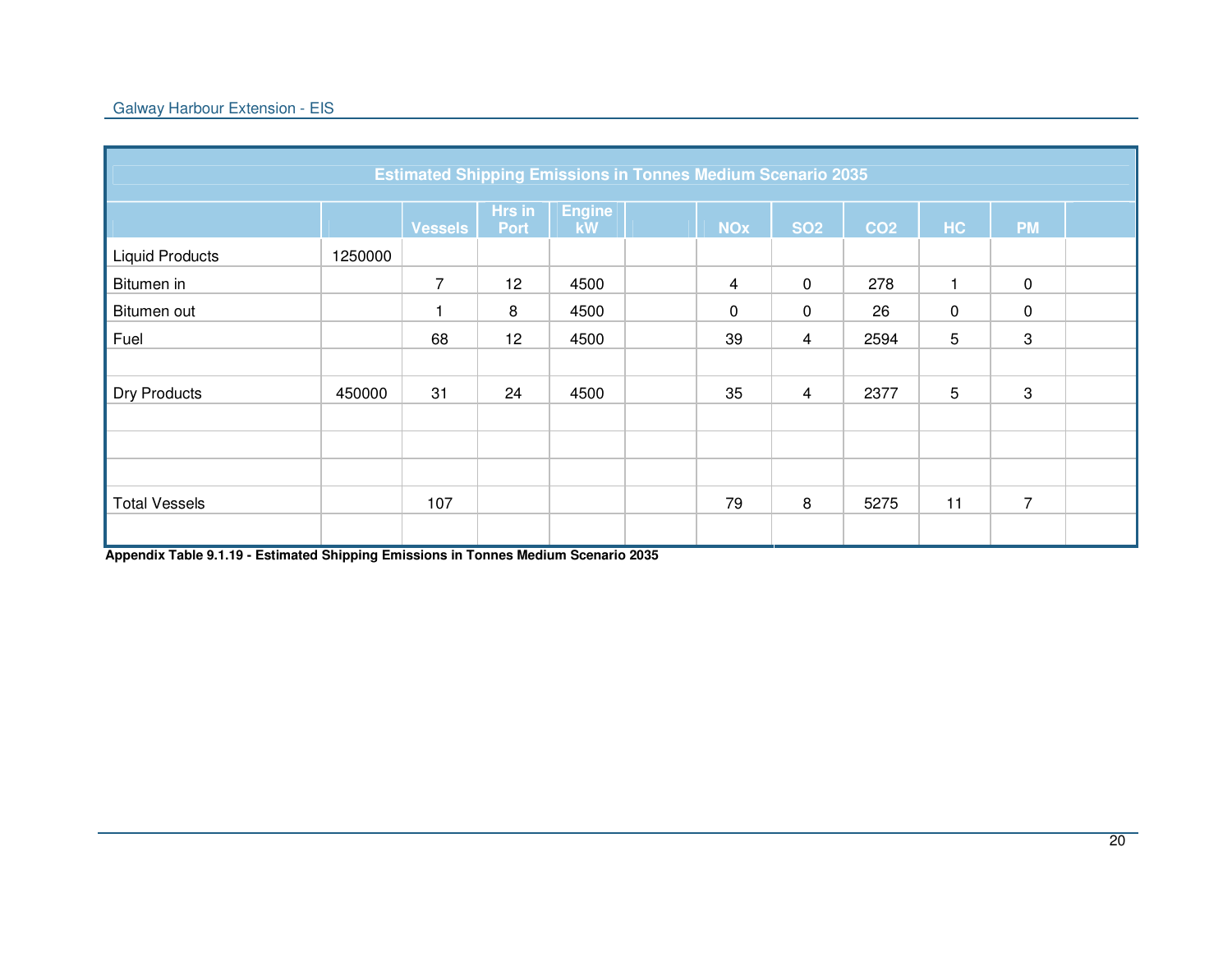| <b>Estimated Shipping Emissions in Tonnes Low Scenario 2035</b> |        |                |                       |                     |  |                |                |                 |             |                |  |  |
|-----------------------------------------------------------------|--------|----------------|-----------------------|---------------------|--|----------------|----------------|-----------------|-------------|----------------|--|--|
|                                                                 |        | <b>Vessels</b> | Hrs in<br><b>Port</b> | <b>Engine</b><br>kW |  | <b>NOx</b>     | <b>SO2</b>     | CO <sub>2</sub> | HC          | <b>PM</b>      |  |  |
| <b>Liquid Products</b>                                          | 650000 |                |                       |                     |  |                |                |                 |             |                |  |  |
| Bitumen in                                                      |        | $\overline{4}$ | 12                    | 4500                |  | $\overline{2}$ | $\mathbf 0$    | 163             | $\mathbf 0$ | $\mathbf 0$    |  |  |
| Bitumen out                                                     |        | 1              | 8                     | 4500                |  | $\pmb{0}$      | $\mathbf 0$    | 26              | $\pmb{0}$   | $\mathbf 0$    |  |  |
| Fuel                                                            |        | 36             | 12                    | 4500                |  | 20             | $\overline{2}$ | 1367            | 3           | $\mathbf{2}$   |  |  |
|                                                                 |        |                |                       |                     |  |                |                |                 |             |                |  |  |
| <b>Dry Products</b>                                             | 272500 | 19             | 24                    | 4500                |  | 22             | $\overline{2}$ | 1470            | 3           | $\overline{c}$ |  |  |
|                                                                 |        |                |                       |                     |  |                |                |                 |             |                |  |  |
|                                                                 |        |                |                       |                     |  |                |                |                 |             |                |  |  |
|                                                                 |        |                |                       |                     |  |                |                |                 |             |                |  |  |
| <b>Total Vessels</b>                                            |        | 60             |                       |                     |  | 45             | 5              | 3026            | 6           | $\overline{4}$ |  |  |
|                                                                 |        |                |                       |                     |  |                |                |                 |             |                |  |  |

**Appendix Table 9.1.20 - Estimated Shipping Emissions in Tonnes Low Scenario 2035**